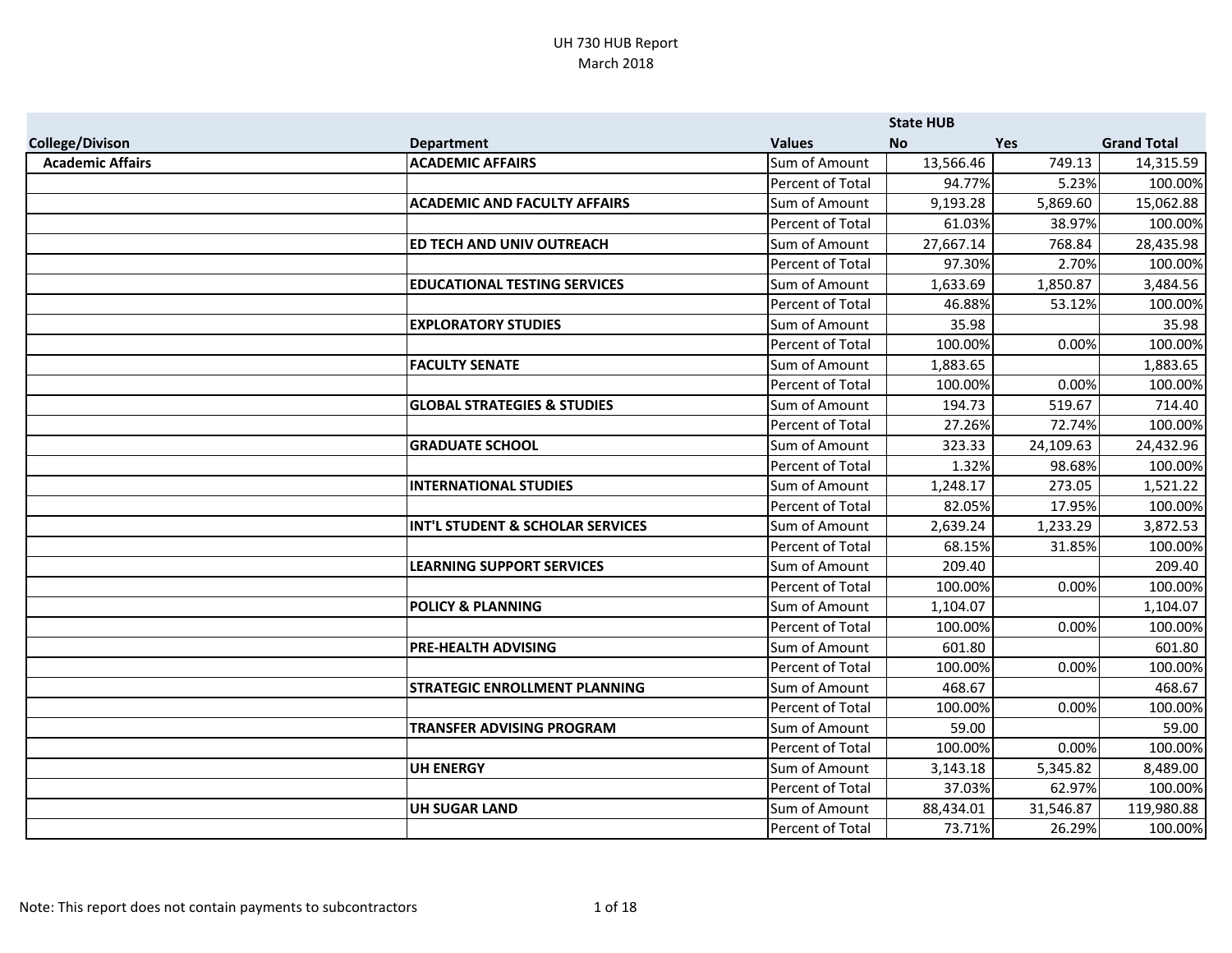|                                          |                                      |                  | <b>State HUB</b> |            |                    |
|------------------------------------------|--------------------------------------|------------------|------------------|------------|--------------------|
| <b>College/Divison</b>                   | <b>Department</b>                    | <b>Values</b>    | <b>No</b>        | <b>Yes</b> | <b>Grand Total</b> |
| <b>Academic Affairs</b>                  | <b>UNDERGRADUATE STUDENT SUCCESS</b> | Sum of Amount    | 967.99           | 24.49      | 992.48             |
|                                          |                                      | Percent of Total | 97.53%           | 2.47%      | 100.00%            |
|                                          | <b>WRITING CENTER</b>                | Sum of Amount    | 2,822.71         | 27.00      | 2,849.71           |
|                                          |                                      | Percent of Total | 99.05%           | 0.95%      | 100.00%            |
| <b>Academic Affairs Sum of Amount</b>    |                                      |                  | 156,196.50       | 72,318.26  | 228,514.76         |
| <b>Academic Affairs Percent of Total</b> |                                      |                  | 68.35%           | 31.65%     | 100.00%            |
| <b>Administration and Finance</b>        | <b>ADMINISTRATION &amp; FINANCE</b>  | Sum of Amount    | 1,955.19         | 5,071.87   | 7,027.06           |
|                                          |                                      | Percent of Total | 27.82%           | 72.18%     | 100.00%            |
|                                          | <b>AUXILIARY SERVICES OPERATIONS</b> | Sum of Amount    | 10,894.40        |            | 10,894.40          |
|                                          |                                      | Percent of Total | 100.00%          | 0.00%      | 100.00%            |
|                                          | <b>BUDGET</b>                        | Sum of Amount    | 515.91           |            | 515.91             |
|                                          |                                      | Percent of Total | 100.00%          | 0.00%      | 100.00%            |
|                                          | <b>BUSINESS SERVICES</b>             | Sum of Amount    | 1,232.38         | 2,762.76   | 3,995.14           |
|                                          |                                      | Percent of Total | 30.85%           | 69.15%     | 100.00%            |
|                                          | <b>BUSINESS SERVICES III</b>         | Sum of Amount    | 1,880.43         | 4,660.90   | 6,541.33           |
|                                          |                                      | Percent of Total | 28.75%           | 71.25%     | 100.00%            |
|                                          | <b>BUSINESS SERVICES SITE II</b>     | Sum of Amount    | 219.80           | 73.34      | 293.14             |
|                                          |                                      | Percent of Total | 74.98%           | 25.02%     | 100.00%            |
|                                          | <b>CENTRAL FACILITY SERVICES</b>     | Sum of Amount    | 5,410.58         | 3,724.33   | 9,134.91           |
|                                          |                                      | Percent of Total | 59.23%           | 40.77%     | 100.00%            |
|                                          | <b>COUGAR CARD</b>                   | Sum of Amount    | 671.79           |            | 671.79             |
|                                          |                                      | Percent of Total | 100.00%          | 0.00%      | 100.00%            |
|                                          | <b>CULLEN PERFORMANCE HALL</b>       | Sum of Amount    | 36,908.21        | 3,558.39   | 40,466.60          |
|                                          |                                      | Percent of Total | 91.21%           | 8.79%      | 100.00%            |
|                                          | DEPT OF PUBLIC SAFETY ADMINIST       | Sum of Amount    | 1,538.58         | 670.21     | 2,208.79           |
|                                          |                                      | Percent of Total | 69.66%           | 30.34%     | 100.00%            |
|                                          | <b>EMERGENCY MANAGEMENT</b>          | Sum of Amount    | 25,397.99        |            | 25,397.99          |
|                                          |                                      | Percent of Total | 100.00%          | 0.00%      | 100.00%            |
|                                          | <b>ENTERPRISE SYSTEMS</b>            | Sum of Amount    | 581,035.39       | 19,977.39  | 601,012.78         |
|                                          |                                      | Percent of Total | 96.68%           | 3.32%      | 100.00%            |
|                                          | <b>ENV HEALTH &amp; LIFE SAFETY</b>  | Sum of Amount    | 825.05           | 156.19     | 981.24             |
|                                          |                                      | Percent of Total | 84.08%           | 15.92%     | 100.00%            |
|                                          | <b>FACILITIES MANAGEMENT</b>         | Sum of Amount    | 2,936.28         | 424.77     | 3,361.05           |
|                                          |                                      | Percent of Total | 87.36%           | 12.64%     | 100.00%            |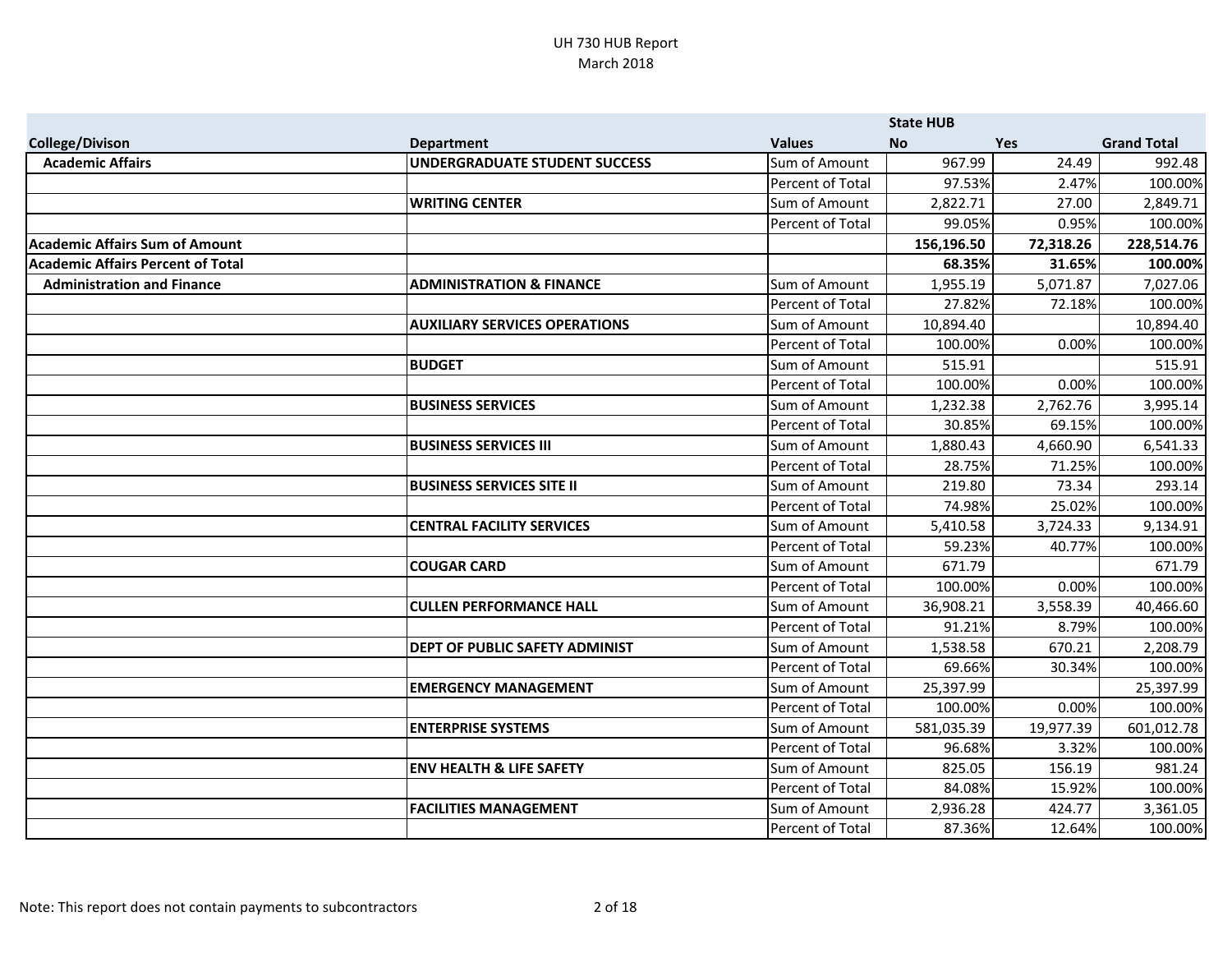|                                   |                                                |                  | <b>State HUB</b> |            |                    |
|-----------------------------------|------------------------------------------------|------------------|------------------|------------|--------------------|
| <b>College/Divison</b>            | <b>Department</b>                              | <b>Values</b>    | <b>No</b>        | <b>Yes</b> | <b>Grand Total</b> |
| <b>Administration and Finance</b> | <b>FACILITIES OPERATION &amp; MAINT</b>        | Sum of Amount    | 2,018.49         | 153.60     | 2,172.09           |
|                                   |                                                | Percent of Total | 92.93%           | 7.07%      | 100.00%            |
|                                   | <b>FACILITIES PLANNING &amp; CONSTRUCTION</b>  | Sum of Amount    | 5,765,475.92     | 680,843.95 | 6,446,319.87       |
|                                   |                                                | Percent of Total | 89.44%           | 10.56%     | 100.00%            |
|                                   | <b>FACILITIES/CONSTRUCTION MGMT ADMIN</b>      | Sum of Amount    |                  | 532.06     | 532.06             |
|                                   |                                                | Percent of Total | 0.00%            | 100.00%    | 100.00%            |
|                                   | <b>FINANCE-A&amp;F</b>                         | Sum of Amount    | 4,633.17         | 1,085.88   | 5,719.05           |
|                                   |                                                | Percent of Total | 81.01%           | 18.99%     | 100.00%            |
|                                   | HIGH PERFORMANCE & COMPUTING & NETWK           | Sum of Amount    | 42,348.04        |            | 42,348.04          |
|                                   |                                                | Percent of Total | 100.00%          | 0.00%      | 100.00%            |
|                                   | <b>HUMAN RESOURCES</b>                         | Sum of Amount    | 13,589.56        | 15,589.93  | 29,179.49          |
|                                   |                                                | Percent of Total | 46.57%           | 53.43%     | 100.00%            |
|                                   | <b>INACTIVE-BUSINESS SERVICES OPERATIONS</b>   | Sum of Amount    |                  | 539.97     | 539.97             |
|                                   |                                                | Percent of Total | 0.00%            | 100.00%    | 100.00%            |
|                                   | <b>INST - BUSINESS SERVICES</b>                | Sum of Amount    | 320,714.89       |            | 320,714.89         |
|                                   |                                                | Percent of Total | 100.00%          | 0.00%      | 100.00%            |
|                                   | <b>KUHF RADIO</b>                              | Sum of Amount    | 30,648.36        | 20,804.45  | 51,452.81          |
|                                   |                                                | Percent of Total | 59.57%           | 40.43%     | 100.00%            |
|                                   | <b>MINOR AND PLANNED PROJECTS</b>              | Sum of Amount    | 2,917,884.57     | 25,838.00  | 2,943,722.57       |
|                                   |                                                | Percent of Total | 99.12%           | 0.88%      | 100.00%            |
|                                   | <b>MINOR IN-HOUSE CONSTRUCTION</b>             | Sum of Amount    | 19,669.40        | 21,128.80  | 40,798.20          |
|                                   |                                                | Percent of Total | 48.21%           | 51.79%     | 100.00%            |
|                                   | OFFICE EQUAL OPPORTUNITY SRVS                  | Sum of Amount    | 619.09           | 266.14     | 885.23             |
|                                   |                                                | Percent of Total | 69.94%           | 30.06%     | 100.00%            |
|                                   | <b>PARKING &amp; TRANSPORTATION OPERATIONS</b> | Sum of Amount    | 750,343.15       | 23,349.83  | 773,692.98         |
|                                   |                                                | Percent of Total | 96.98%           | 3.02%      | 100.00%            |
|                                   | PHY PLANT-AUTOMOTIVE                           | Sum of Amount    | 39,271.15        | 5,805.16   | 45,076.31          |
|                                   |                                                | Percent of Total | 87.12%           | 12.88%     | 100.00%            |
|                                   | PHY PLANT-GROUNDS MAINT                        | Sum of Amount    | 32,961.03        |            | 32,961.03          |
|                                   |                                                | Percent of Total | 100.00%          | 0.00%      | 100.00%            |
|                                   | PHY PLANT-SOLID WASTE                          | Sum of Amount    | 6,306.73         | 251.97     | 6,558.70           |
|                                   |                                                | Percent of Total | 96.16%           | 3.84%      | 100.00%            |
|                                   | <b>PHYSICAL PLANT</b>                          | Sum of Amount    | 90,909.91        | 377,183.09 | 468,093.00         |
|                                   |                                                | Percent of Total | 19.42%           | 80.58%     | 100.00%            |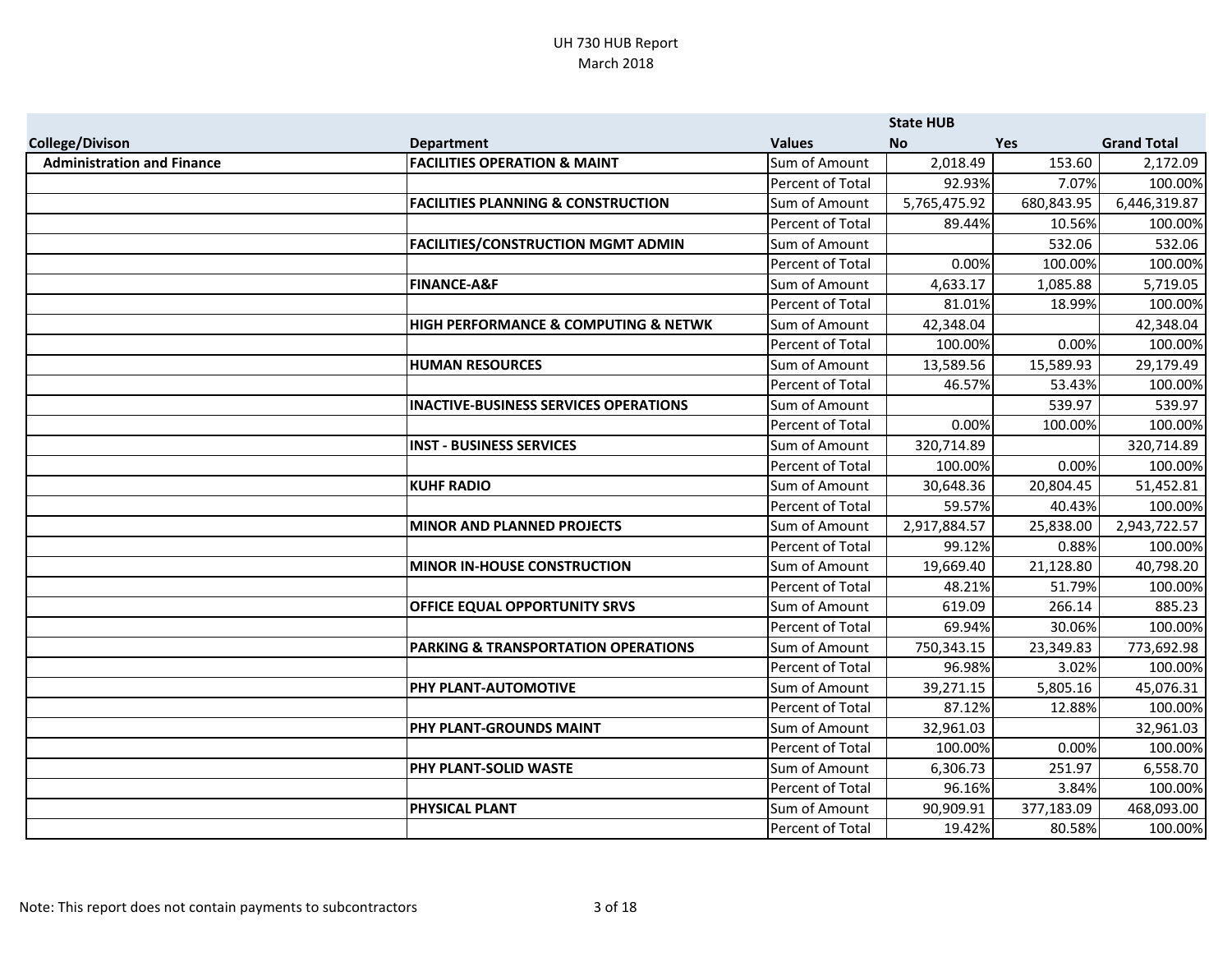|                                   |                                          |                  | <b>State HUB</b> |            |                    |
|-----------------------------------|------------------------------------------|------------------|------------------|------------|--------------------|
| <b>College/Divison</b>            | <b>Department</b>                        | <b>Values</b>    | <b>No</b>        | <b>Yes</b> | <b>Grand Total</b> |
| <b>Administration and Finance</b> | <b>PLANNING</b>                          | Sum of Amount    | 140.00           | 4,955.52   | 5,095.52           |
|                                   |                                          | Percent of Total | 2.75%            | 97.25%     | 100.00%            |
|                                   | <b>POLICE</b>                            | Sum of Amount    | 14,090.35        | 1,314.91   | 15,405.26          |
|                                   |                                          | Percent of Total | 91.46%           | 8.54%      | 100.00%            |
|                                   | <b>POSTAL SERVICES OPERATIONS</b>        | Sum of Amount    |                  | 50.00      | 50.00              |
|                                   |                                          | Percent of Total | 0.00%            | 100.00%    | 100.00%            |
|                                   | PRINTING OPERATIONS                      | Sum of Amount    | 13,761.34        | 1,704.69   | 15,466.03          |
|                                   |                                          | Percent of Total | 88.98%           | 11.02%     | 100.00%            |
|                                   | <b>PUBLIC ART</b>                        | Sum of Amount    | 84,223.75        | 3,024.56   | 87,248.31          |
|                                   |                                          | Percent of Total | 96.53%           | 3.47%      | 100.00%            |
|                                   | <b>PUBLIC SAFETY SYSTEMS</b>             | Sum of Amount    | 307.96           |            | 307.96             |
|                                   |                                          | Percent of Total | 100.00%          | 0.00%      | 100.00%            |
|                                   | <b>PURCHASED UTILITIES</b>               | Sum of Amount    | 29,600.00        |            | 29,600.00          |
|                                   |                                          | Percent of Total | 100.00%          | 0.00%      | 100.00%            |
|                                   | <b>REAL ESTATE SERVICES</b>              | Sum of Amount    | 8,501.40         |            | 8,501.40           |
|                                   |                                          | Percent of Total | 100.00%          | 0.00%      | 100.00%            |
|                                   | <b>RISK MANAGEMENT</b>                   | Sum of Amount    | 203.79           |            | 203.79             |
|                                   |                                          | Percent of Total | 100.00%          | 0.00%      | 100.00%            |
|                                   | <b>SERVICE LEVEL AGREEMENT</b>           | Sum of Amount    | 12,178.84        | 162,003.06 | 174,181.90         |
|                                   |                                          | Percent of Total | 6.99%            | 93.01%     | 100.00%            |
|                                   | <b>STUDENT BUSINESS SERVICES</b>         | Sum of Amount    | 21,392.82        | 658.54     | 22,051.36          |
|                                   |                                          | Percent of Total | 97.01%           | 2.99%      | 100.00%            |
|                                   | <b>TECHNOLOGY SERVICES &amp; SUPPORT</b> | Sum of Amount    | 354,875.00       | 36,845.59  | 391,720.59         |
|                                   |                                          | Percent of Total | 90.59%           | 9.41%      | 100.00%            |
|                                   | TV PUBLIC BROADCASTING                   | Sum of Amount    | 36,306.84        | 11,735.49  | 48,042.33          |
|                                   |                                          | Percent of Total | 75.57%           | 24.43%     | 100.00%            |
|                                   | UH SPORTS & ENTERTAINMENT SVC            | Sum of Amount    | 3,962.66         |            | 3,962.66           |
|                                   |                                          | Percent of Total | 100.00%          | 0.00%      | 100.00%            |
|                                   | UIT EXTERNALLY FUNDED PROJECTS           | Sum of Amount    |                  | 3,350.00   | 3,350.00           |
|                                   |                                          | Percent of Total | 0.00%            | 100.00%    | 100.00%            |
|                                   | <b>UIT SECURITY</b>                      | Sum of Amount    | 399.96           | 13,309.25  | 13,709.21          |
|                                   |                                          | Percent of Total | 2.92%            | 97.08%     | 100.00%            |
|                                   | UNIV PROPERTY SERVICES OPERATIONS        | Sum of Amount    | 322,369.00       |            | 322,369.00         |
|                                   |                                          | Percent of Total | 100.00%          | 0.00%      | 100.00%            |
|                                   |                                          |                  |                  |            |                    |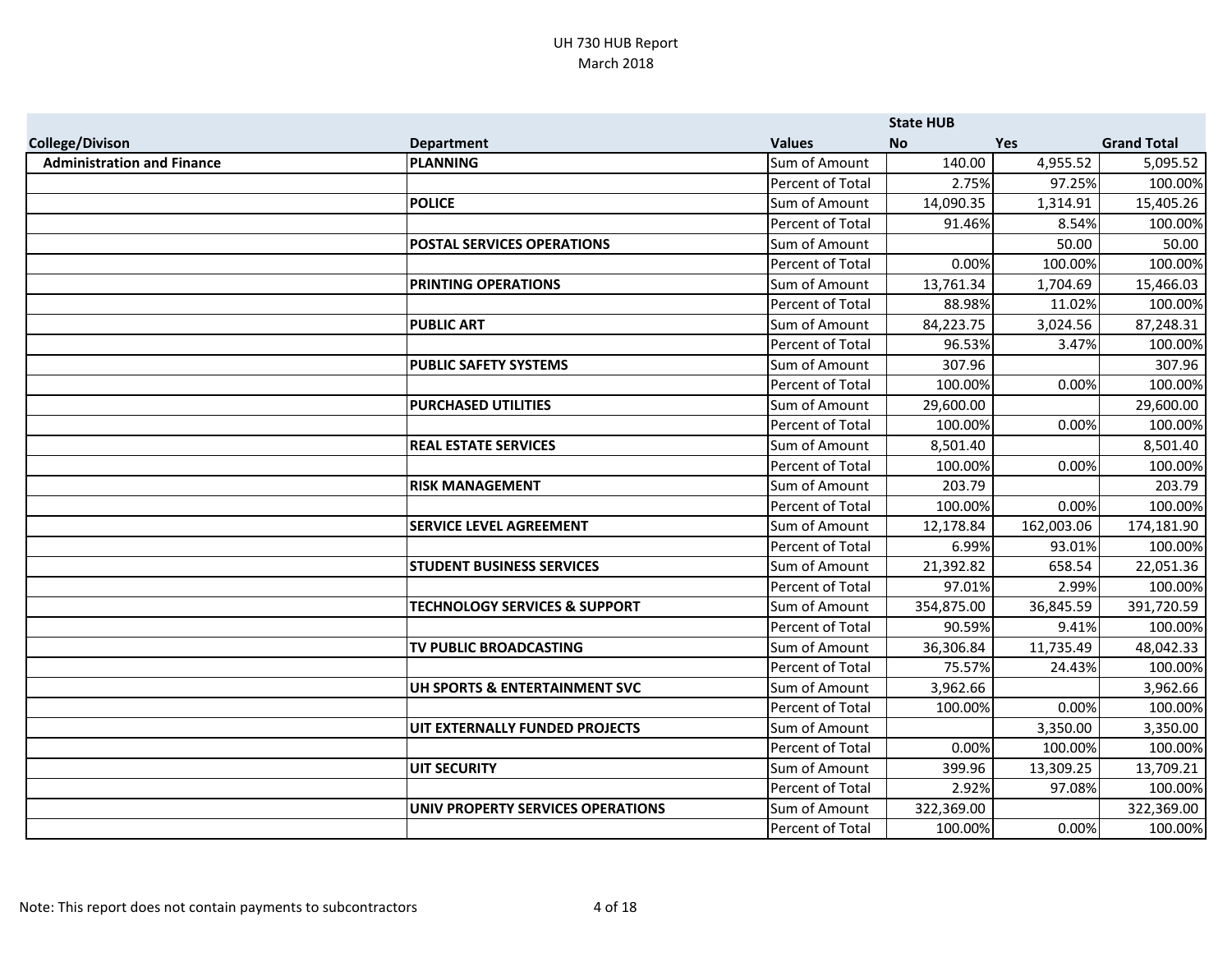|                                                    |                                             |                  | <b>State HUB</b> |              |                    |
|----------------------------------------------------|---------------------------------------------|------------------|------------------|--------------|--------------------|
| <b>College/Divison</b>                             | <b>Department</b>                           | <b>Values</b>    | <b>No</b>        | <b>Yes</b>   | <b>Grand Total</b> |
| <b>Administration and Finance</b>                  | UNIVERSITY INFORMATION TECHNOLOGY           | Sum of Amount    | 4,997.61         | 18.43        | 5,016.04           |
|                                                    |                                             | Percent of Total | 99.63%           | 0.37%        | 100.00%            |
| <b>Administration and Finance Sum of Amount</b>    |                                             |                  | 11,616,126.76    | 1,453,423.02 | 13,069,549.78      |
| <b>Administration and Finance Percent of Total</b> |                                             |                  | 88.88%           | 11.12%       | 100.00%            |
| Architecture                                       | <b>DEAN, ARCHITECTURE</b>                   | Sum of Amount    | 13,899.92        | 5,736.77     | 19,636.69          |
|                                                    |                                             | Percent of Total | 70.79%           | 29.21%       | 100.00%            |
| <b>Architecture Sum of Amount</b>                  |                                             |                  | 13,899.92        | 5,736.77     | 19,636.69          |
| <b>Architecture Percent of Total</b>               |                                             |                  | 70.79%           | 29.21%       | 100.00%            |
| <b>Business Administration</b>                     | <b>ACCOUNTANCY AND TAXATION</b>             | Sum of Amount    | 7,492.21         | 505.83       | 7,998.04           |
|                                                    |                                             | Percent of Total | 93.68%           | 6.32%        | 100.00%            |
|                                                    | <b>ACCOUNTING CERTIFICATE PROGRAM</b>       | Sum of Amount    | 1,370.37         | 1,466.75     | 2,837.12           |
|                                                    |                                             | Percent of Total | 48.30%           | 51.70%       | 100.00%            |
|                                                    | <b>BAUER CAREER SERVICES CTR</b>            | Sum of Amount    | 1,972.28         | 625.25       | 2,597.53           |
|                                                    |                                             | Percent of Total | 75.93%           | 24.07%       | 100.00%            |
|                                                    | <b>BAUER COMMUNICATIONS</b>                 | Sum of Amount    | 23,485.16        | 4,258.64     | 27,743.80          |
|                                                    |                                             | Percent of Total | 84.65%           | 15.35%       | 100.00%            |
|                                                    | <b>BAUER DIVISION OF TECHNOLOGY</b>         | Sum of Amount    | 2,304.90         | 8,245.58     | 10,550.48          |
|                                                    |                                             | Percent of Total | 21.85%           | 78.15%       | 100.00%            |
|                                                    | <b>BAUER EXTERNAL RELATIONS DEPT</b>        | Sum of Amount    |                  | 41.30        | 41.30              |
|                                                    |                                             | Percent of Total | 0.00%            | 100.00%      | 100.00%            |
|                                                    | <b>BAUER GRADUATE PROFESSIONAL PROGRAMS</b> | Sum of Amount    | 3,700.73         | 177.32       | 3,878.05           |
|                                                    |                                             | Percent of Total | 95.43%           | 4.57%        | 100.00%            |
|                                                    | <b>CTR FOR EXECUTIVE DEVELOPMENT</b>        | Sum of Amount    | 1,111.16         |              | 1,111.16           |
|                                                    |                                             | Percent of Total | 100.00%          | 0.00%        | 100.00%            |
|                                                    | <b>DEAN'S OFFICE, BAUER COLLEGE</b>         | Sum of Amount    | 155,824.44       | 17,690.13    | 173,514.57         |
|                                                    |                                             | Percent of Total | 89.80%           | 10.20%       | 100.00%            |
|                                                    | <b>DECISION AND INFORMATION SCIEN</b>       | Sum of Amount    | 1,083.61         | 434.22       | 1,517.83           |
|                                                    |                                             | Percent of Total | 71.39%           | 28.61%       | 100.00%            |
|                                                    | <b>EXECUTIVE DEGREE PROGRAMS</b>            | Sum of Amount    | 40,273.22        | 1,428.49     | 41,701.71          |
|                                                    |                                             | Percent of Total | 96.57%           | 3.43%        | 100.00%            |
|                                                    | <b>FINANCE-BAUER COLLEGE</b>                | Sum of Amount    | 2,235.98         | 493.82       | 2,729.80           |
|                                                    |                                             | Percent of Total | 81.91%           | 18.09%       | 100.00%            |
|                                                    | <b>MANAGEMENT-BAUER COLLEGE</b>             | Sum of Amount    | 467.82           | 521.02       | 988.84             |
|                                                    |                                             | Percent of Total | 47.31%           | 52.69%       | 100.00%            |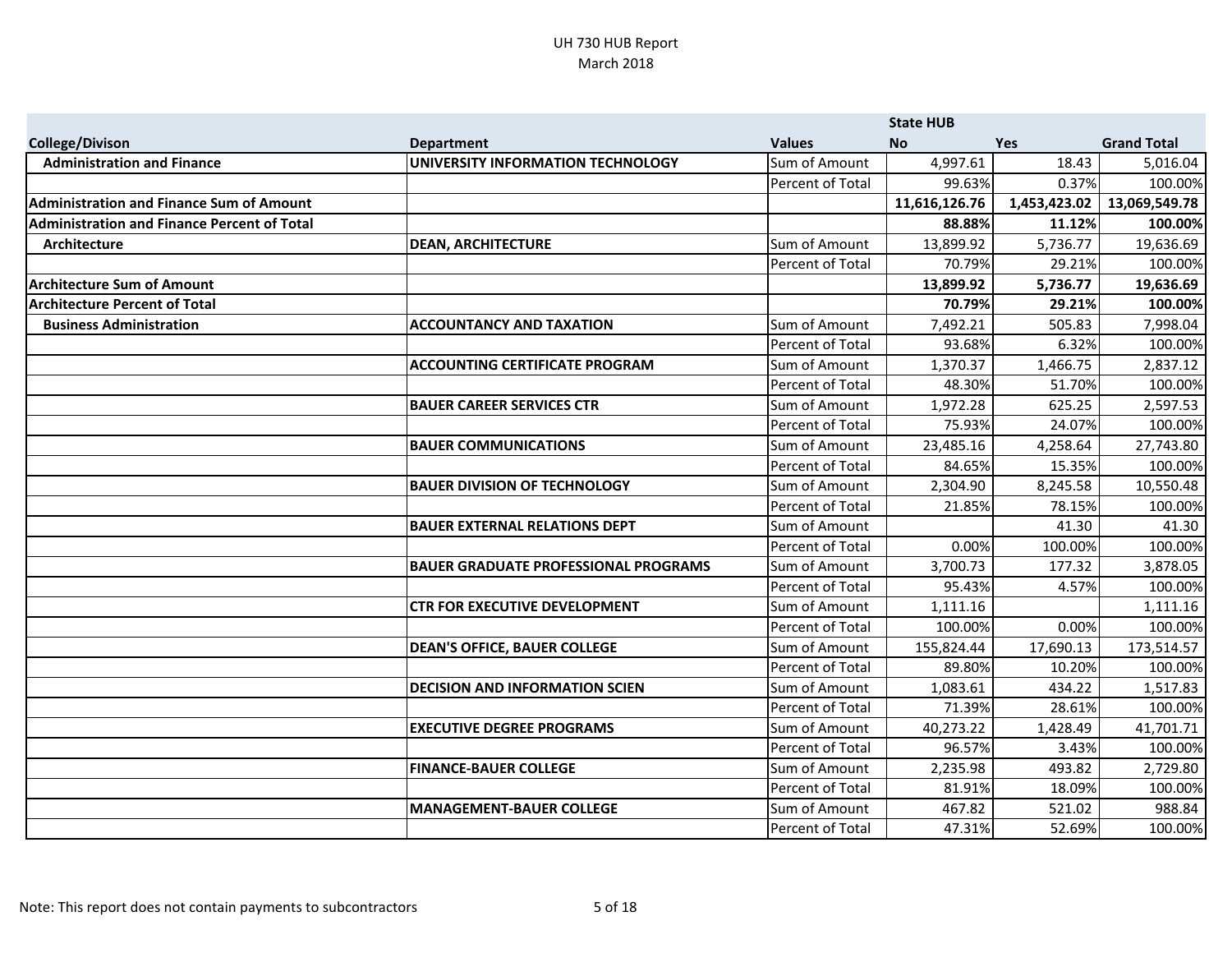|                                                 |                                              |                  | <b>State HUB</b> |            |                    |
|-------------------------------------------------|----------------------------------------------|------------------|------------------|------------|--------------------|
| <b>College/Divison</b>                          | <b>Department</b>                            | <b>Values</b>    | <b>No</b>        | <b>Yes</b> | <b>Grand Total</b> |
| <b>Business Administration</b>                  | <b>MARKETING-BAUER COLLEGE</b>               | Sum of Amount    | 1,758.82         | 2,866.17   | 4,624.99           |
|                                                 |                                              | Percent of Total | 38.03%           | 61.97%     | 100.00%            |
|                                                 | <b>SALES EXCELLENCE INSTITUTE</b>            | Sum of Amount    | 23,593.57        | 4,116.42   | 27,709.99          |
|                                                 |                                              | Percent of Total | 85.14%           | 14.86%     | 100.00%            |
|                                                 | <b>SMALL BUSINESS DEV CENTER</b>             | Sum of Amount    | 13,656.21        | 7,709.53   | 21,365.74          |
|                                                 |                                              | Percent of Total | 63.92%           | 36.08%     | 100.00%            |
|                                                 | <b>UNDERGRAD BUSINESS PROG</b>               | Sum of Amount    | 5,209.33         | 1,650.00   | 6,859.33           |
|                                                 |                                              | Percent of Total | 75.95%           | 24.05%     | 100.00%            |
|                                                 | <b>WOLFF CTR FOR ENTREPRENEURSHIP</b>        | Sum of Amount    | 2,000.24         | 753.14     | 2,753.38           |
|                                                 |                                              | Percent of Total | 72.65%           | 27.35%     | 100.00%            |
| <b>Business Administration Sum of Amount</b>    |                                              |                  | 287,540.05       | 52,983.61  | 340,523.66         |
| <b>Business Administration Percent of Total</b> |                                              |                  | 84.44%           | 15.56%     | 100.00%            |
| <b>Chancellor/President</b>                     | <b>BASEBALL</b>                              | Sum of Amount    | 23,041.83        | 7,368.70   | 30,410.53          |
|                                                 |                                              | Percent of Total | 75.77%           | 24.23%     | 100.00%            |
|                                                 | <b>COMMUNITY RELATIONS &amp; INST ACCESS</b> | Sum of Amount    | 334.01           |            | 334.01             |
|                                                 |                                              | Percent of Total | 100.00%          | 0.00%      | 100.00%            |
|                                                 | <b>COMPLIANCE</b>                            | Sum of Amount    | 189.08           |            | 189.08             |
|                                                 |                                              | Percent of Total | 100.00%          | 0.00%      | 100.00%            |
|                                                 | <b>FOOTBALL</b>                              | Sum of Amount    | 65,249.68        | 6,041.75   | 71,291.43          |
|                                                 |                                              | Percent of Total | 91.53%           | 8.47%      | 100.00%            |
|                                                 | <b>INTERCOLLEGIATE ATHLETICS</b>             | Sum of Amount    | 261,212.62       | 89,982.92  | 351,195.54         |
|                                                 |                                              | Percent of Total | 74.38%           | 25.62%     | 100.00%            |
|                                                 | <b>MEN'S BASKETBALL</b>                      | Sum of Amount    | 25,273.05        | 6,076.62   | 31,349.67          |
|                                                 |                                              | Percent of Total | 80.62%           | 19.38%     | 100.00%            |
|                                                 | <b>MEN'S GOLF</b>                            | Sum of Amount    | 1,693.69         |            | 1,693.69           |
|                                                 |                                              | Percent of Total | 100.00%          | 0.00%      | 100.00%            |
|                                                 | <b>MEN'S TRACK AND FIELD</b>                 | Sum of Amount    | 15,409.17        | 8,315.30   | 23,724.47          |
|                                                 |                                              | Percent of Total | 64.95%           | 35.05%     | 100.00%            |
|                                                 | OFFICE OF SPECIAL EVENTS                     | Sum of Amount    | 8,060.15         | 4,867.96   | 12,928.11          |
|                                                 |                                              | Percent of Total | 62.35%           | 37.65%     | 100.00%            |
|                                                 | <b>PRESIDENT</b>                             | Sum of Amount    | 34,564.10        | 5,310.05   | 39,874.15          |
|                                                 |                                              | Percent of Total | 86.68%           | 13.32%     | 100.00%            |
|                                                 | <b>STAFF COUNCIL</b>                         | Sum of Amount    | 24.99            | 146.88     | 171.87             |
|                                                 |                                              | Percent of Total | 14.54%           | 85.46%     | 100.00%            |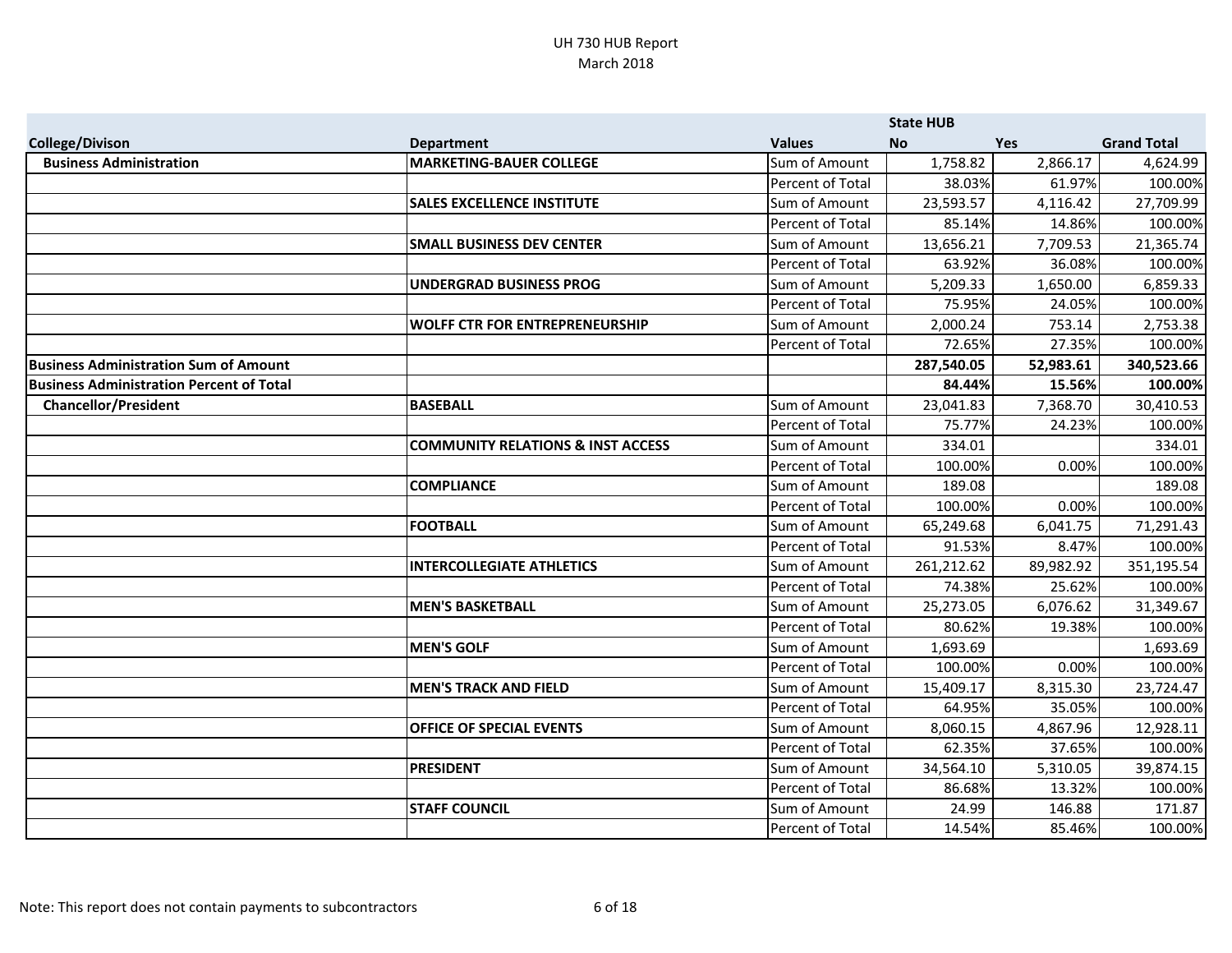|                                              |                                          |                  | <b>State HUB</b> |            |                    |
|----------------------------------------------|------------------------------------------|------------------|------------------|------------|--------------------|
| <b>College/Divison</b>                       | <b>Department</b>                        | <b>Values</b>    | <b>No</b>        | Yes        | <b>Grand Total</b> |
| <b>Chancellor/President</b>                  | <b>WOMEN'S BASKETBALL</b>                | Sum of Amount    | 1,307.53         | 1,057.50   | 2,365.03           |
|                                              |                                          | Percent of Total | 55.29%           | 44.71%     | 100.00%            |
|                                              | <b>WOMEN'S SOCCER</b>                    | Sum of Amount    | 1,530.00         | 495.00     | 2,025.00           |
|                                              |                                          | Percent of Total | 75.56%           | 24.44%     | 100.00%            |
|                                              | <b>WOMEN'S SOFTBALL</b>                  | Sum of Amount    | 15,105.27        | 9,247.50   | 24,352.77          |
|                                              |                                          | Percent of Total | 62.03%           | 37.97%     | 100.00%            |
|                                              | <b>WOMEN'S SWIMMING &amp; DIVING</b>     | Sum of Amount    | 1,017.40         | 1,755.00   | 2,772.40           |
|                                              |                                          | Percent of Total | 36.70%           | 63.30%     | 100.00%            |
|                                              | <b>WOMEN'S TENNIS</b>                    | Sum of Amount    | 3,236.52         |            | 3,236.52           |
|                                              |                                          | Percent of Total | 100.00%          | 0.00%      | 100.00%            |
|                                              | <b>WOMEN'S VOLLEYBALL</b>                | Sum of Amount    | 250.92           |            | 250.92             |
|                                              |                                          | Percent of Total | 100.00%          | 0.00%      | 100.00%            |
| <b>Chancellor/President Sum of Amount</b>    |                                          |                  | 457,500.01       | 140,665.18 | 598,165.19         |
| <b>Chancellor/President Percent of Total</b> |                                          |                  | 76.48%           | 23.52%     | 100.00%            |
| <b>College of the Arts</b>                   | <b>ART</b>                               | Sum of Amount    | 44,366.80        | 1,606.30   | 45,973.10          |
|                                              |                                          | Percent of Total | 96.51%           | 3.49%      | 100.00%            |
|                                              | <b>BAND</b>                              | Sum of Amount    | 7,885.46         |            | 7,885.46           |
|                                              |                                          | Percent of Total | 100.00%          | 0.00%      | 100.00%            |
|                                              | <b>BLAFFER GALLERY</b>                   | Sum of Amount    | 3,905.00         | 261.89     | 4,166.89           |
|                                              |                                          | Percent of Total | 93.71%           | 6.29%      | 100.00%            |
|                                              | <b>CWMCA CENTER FOR THE ARTS</b>         | Sum of Amount    | 7,359.59         | 3,171.16   | 10,530.75          |
|                                              |                                          | Percent of Total | 69.89%           | 30.11%     | 100.00%            |
|                                              | <b>DEAN, COLLEGE OF THE ARTS</b>         | Sum of Amount    | 6,834.11         | 863.62     | 7,697.73           |
|                                              |                                          | Percent of Total | 88.78%           | 11.22%     | 100.00%            |
|                                              | <b>MUSIC</b>                             | Sum of Amount    | 16,090.21        | 5.31       | 16,095.52          |
|                                              |                                          | Percent of Total | 99.97%           | 0.03%      | 100.00%            |
|                                              | <b>THEATER</b>                           | Sum of Amount    | 7,320.35         | 398.70     | 7,719.05           |
|                                              |                                          | Percent of Total | 94.83%           | 5.17%      | 100.00%            |
| <b>College of the Arts Sum of Amount</b>     |                                          |                  | 93,761.52        | 6,306.98   | 100,068.50         |
| <b>College of the Arts Percent of Total</b>  |                                          |                  | 93.70%           | 6.30%      | 100.00%            |
| <b>Education</b>                             | <b>ASIAN AMERICAN STUDIES</b>            | Sum of Amount    | 227.92           |            | 227.92             |
|                                              |                                          | Percent of Total | 100.00%          | 0.00%      | 100.00%            |
|                                              | <b>CENTER FOR INFO TECH IN EDUCATION</b> | Sum of Amount    | 1,614.49         | 30.52      | 1,645.01           |
|                                              |                                          | Percent of Total | 98.14%           | 1.86%      | 100.00%            |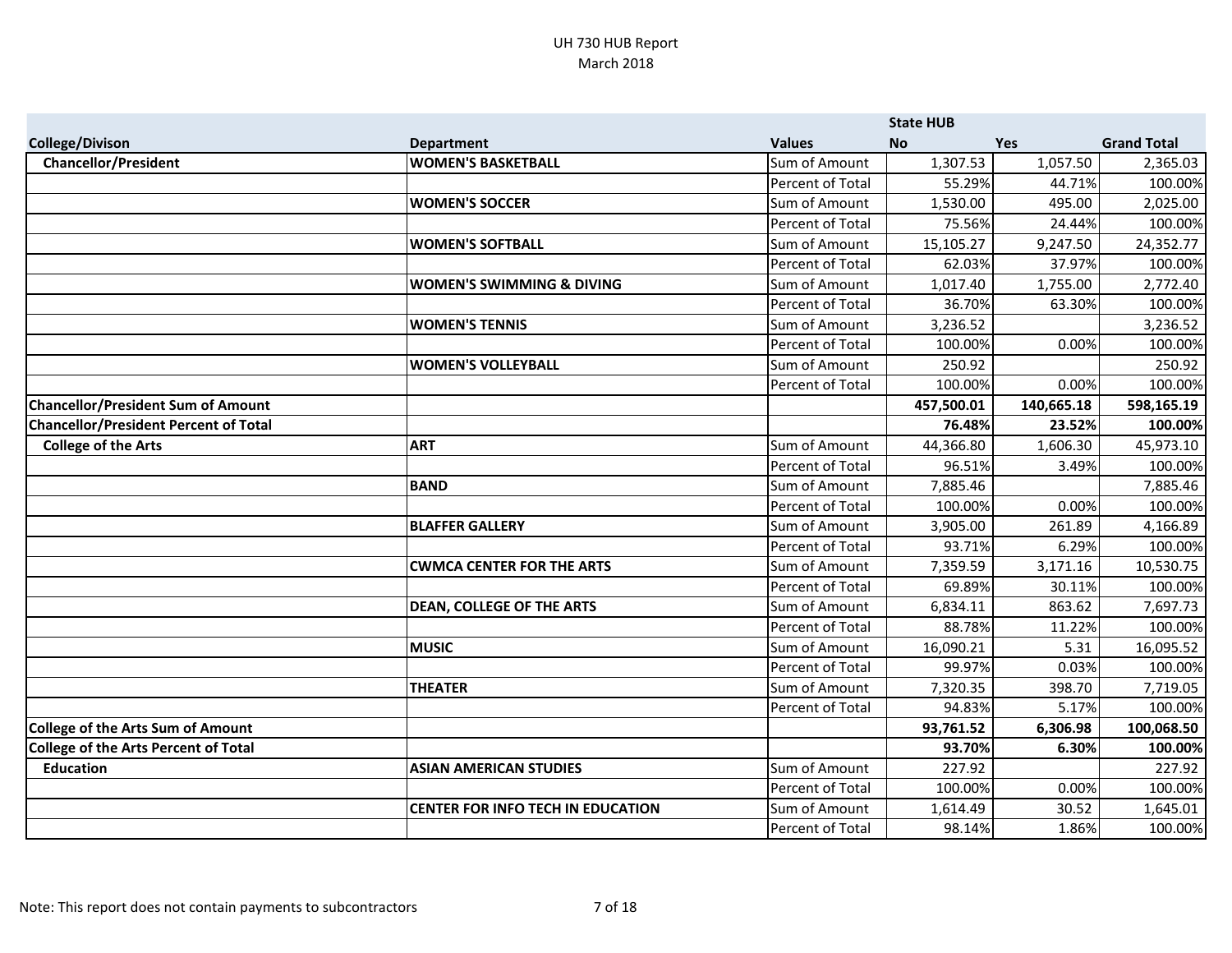|                                   |                                             |                  | <b>State HUB</b> |            |                    |
|-----------------------------------|---------------------------------------------|------------------|------------------|------------|--------------------|
| <b>College/Divison</b>            | <b>Department</b>                           | <b>Values</b>    | <b>No</b>        | <b>Yes</b> | <b>Grand Total</b> |
| <b>Education</b>                  | <b>CHARTER SCHOOL</b>                       | Sum of Amount    | 1,962.21         | 404.65     | 2,366.86           |
|                                   |                                             | Percent of Total | 82.90%           | 17.10%     | 100.00%            |
|                                   | <b>CONSISTENCY MGMT &amp; COOP DISCIP</b>   | Sum of Amount    | 1,068.10         | 1,550.00   | 2,618.10           |
|                                   |                                             | Percent of Total | 40.80%           | 59.20%     | 100.00%            |
|                                   | <b>CURRICULUM AND INSTRUCTION</b>           | Sum of Amount    | 29,481.68        | 2,782.97   | 32,264.65          |
|                                   |                                             | Percent of Total | 91.37%           | 8.63%      | 100.00%            |
|                                   | <b>DEAN, EDUCATION</b>                      | Sum of Amount    | 21,262.61        | 8,818.99   | 30,081.60          |
|                                   |                                             | Percent of Total | 70.68%           | 29.32%     | 100.00%            |
|                                   | <b>ED LEADERSHIP &amp; POLICY STUDIES</b>   | Sum of Amount    | 3,168.81         | 68.44      | 3,237.25           |
|                                   |                                             | Percent of Total | 97.89%           | 2.11%      | 100.00%            |
|                                   | <b>PSYCH, HEALTH &amp; LEARNING SCIENCE</b> | Sum of Amount    | 26,002.17        | 7,271.77   | 33,273.94          |
|                                   |                                             | Percent of Total | 78.15%           | 21.85%     | 100.00%            |
| <b>Education Sum of Amount</b>    |                                             |                  | 84,787.99        | 20,927.34  | 105,715.33         |
| <b>Education Percent of Total</b> |                                             |                  | 80.20%           | 19.80%     | 100.00%            |
| <b>Engineering</b>                | <b>BIOMEDICAL ENGINEERING</b>               | Sum of Amount    | 85,536.44        | 4,534.07   | 90,070.51          |
|                                   |                                             | Percent of Total | 94.97%           | 5.03%      | 100.00%            |
|                                   | <b>CHEMICAL ENGINEERING</b>                 | Sum of Amount    | 152,305.73       | 10,950.20  | 163,255.93         |
|                                   |                                             | Percent of Total | 93.29%           | 6.71%      | 100.00%            |
|                                   | <b>CIVIL ENGINEERING</b>                    | Sum of Amount    | 254,763.28       | 6,062.73   | 260,826.01         |
|                                   |                                             | Percent of Total | 97.68%           | 2.32%      | 100.00%            |
|                                   | <b>COMPOSITE ENGR APPLICATIONS CT</b>       | Sum of Amount    | 425.12           | 54.08      | 479.20             |
|                                   |                                             | Percent of Total | 88.71%           | 11.29%     | 100.00%            |
|                                   | <b>DEAN, ENGINEERING</b>                    | Sum of Amount    | 61,950.04        | 12,428.72  | 74,378.76          |
|                                   |                                             | Percent of Total | 83.29%           | 16.71%     | 100.00%            |
|                                   | <b>ELECTRICAL ENGINEERING</b>               | Sum of Amount    | 94,357.46        | 2,650.71   | 97,008.17          |
|                                   |                                             | Percent of Total | 97.27%           | 2.73%      | 100.00%            |
|                                   | <b>ENGINEERING SERVICES</b>                 | Sum of Amount    | 2,318.38         |            | 2,318.38           |
|                                   |                                             | Percent of Total | 100.00%          | 0.00%      | 100.00%            |
|                                   | <b>INDUSTRIAL ENGINEERING</b>               | Sum of Amount    | 3,204.59         | 5,003.72   | 8,208.31           |
|                                   |                                             | Percent of Total | 39.04%           | 60.96%     | 100.00%            |
|                                   | <b>INTEGRATED BIO &amp; NANO SYSTEM</b>     | Sum of Amount    | 74,985.07        |            | 74,985.07          |
|                                   |                                             | Percent of Total | 100.00%          | 0.00%      | 100.00%            |
|                                   | <b>MECHANICAL ENGINEERING</b>               | Sum of Amount    | 81,782.28        | 5,905.72   | 87,688.00          |
|                                   |                                             | Percent of Total | 93.27%           | 6.73%      | 100.00%            |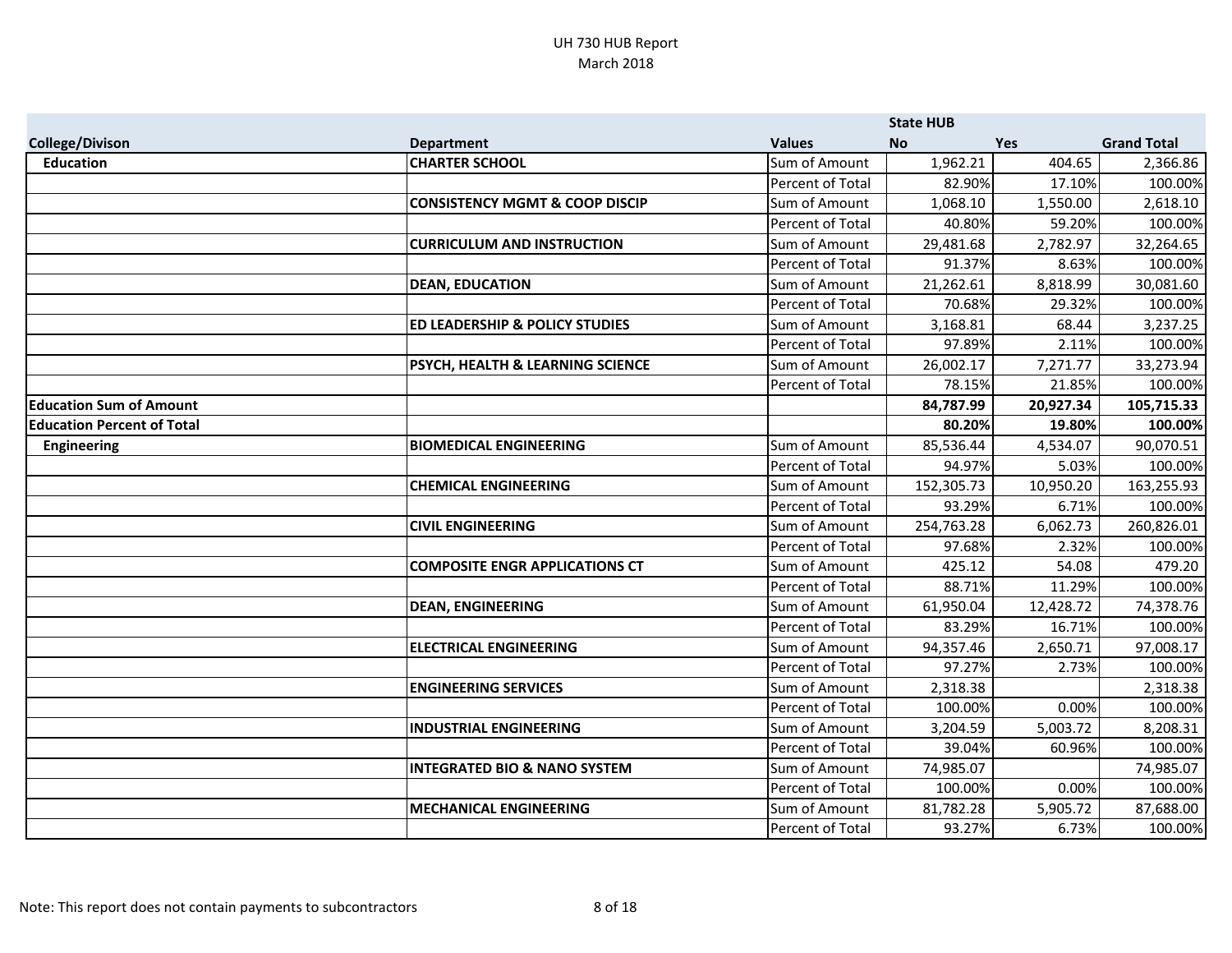|                                                         |                                            |                  | <b>State HUB</b> |            |                    |
|---------------------------------------------------------|--------------------------------------------|------------------|------------------|------------|--------------------|
| <b>College/Divison</b>                                  | <b>Department</b>                          | <b>Values</b>    | <b>No</b>        | <b>Yes</b> | <b>Grand Total</b> |
| <b>Engineering</b>                                      | <b>NATL CTR FOR AIRBORNE LASER MAPPING</b> | Sum of Amount    | 3,281.62         | 113.46     | 3,395.08           |
|                                                         |                                            | Percent of Total | 96.66%           | 3.34%      | 100.00%            |
|                                                         | PETROLEUM ENGINEERING                      | Sum of Amount    | 12,162.27        | 10,752.37  | 22,914.64          |
|                                                         |                                            | Percent of Total | 53.08%           | 46.92%     | 100.00%            |
| <b>Engineering Sum of Amount</b>                        |                                            |                  | 827,072.28       | 58,455.78  | 885,528.06         |
| <b>Engineering Percent of Total</b>                     |                                            |                  | 93.40%           | 6.60%      | 100.00%            |
| <b>Graduate College of Social Work</b>                  | <b>ADMISSIONS-GCSW</b>                     | Sum of Amount    | 131.12           |            | 131.12             |
|                                                         |                                            | Percent of Total | 100.00%          | 0.00%      | 100.00%            |
|                                                         | ALUMNI, CAREER & DEVELOPMENT               | Sum of Amount    | 151.04           |            | 151.04             |
|                                                         |                                            | Percent of Total | 100.00%          | 0.00%      | 100.00%            |
|                                                         | <b>CHILD &amp; FAMILY CENTER</b>           | Sum of Amount    | 143.32           | 691.68     | 835.00             |
|                                                         |                                            | Percent of Total | 17.16%           | 82.84%     | 100.00%            |
|                                                         | <b>CTR DRUG &amp; SOCIAL POLICY RESRC</b>  | Sum of Amount    | 7,893.93         | 544.57     | 8,438.50           |
|                                                         |                                            | Percent of Total | 93.55%           | 6.45%      | 100.00%            |
|                                                         | <b>CTR FOR HEALTH EQUITY &amp; EVAL</b>    | Sum of Amount    |                  | 979.14     | 979.14             |
|                                                         |                                            | Percent of Total | 0.00%            | 100.00%    | 100.00%            |
|                                                         | <b>DEAN, SOCIAL WORK</b>                   | Sum of Amount    | 21,754.85        | 5,493.42   | 27,248.27          |
|                                                         |                                            | Percent of Total | 79.84%           | 20.16%     | 100.00%            |
|                                                         | <b>DEVELOPMENT-GCSW</b>                    | Sum of Amount    | 55.96            |            | 55.96              |
|                                                         |                                            | Percent of Total | 100.00%          | 0.00%      | 100.00%            |
|                                                         | <b>FIELD OFFICE</b>                        | Sum of Amount    | 1,940.49         |            | 1,940.49           |
|                                                         |                                            | Percent of Total | 100.00%          | 0.00%      | 100.00%            |
|                                                         | <b>GCSW INFORMATION TECHNOLOGY</b>         | Sum of Amount    | 1,353.79         | 752.10     | 2,105.89           |
|                                                         |                                            | Percent of Total | 64.29%           | 35.71%     | 100.00%            |
|                                                         | <b>INACTIVE-JODY WILLIAMS CENTER</b>       | Sum of Amount    | 462.95           | 99.74      | 562.69             |
|                                                         |                                            | Percent of Total | 82.27%           | 17.73%     | 100.00%            |
|                                                         | OFFICE OF COMMUNITY PROJECTS               | Sum of Amount    |                  | 199.90     | 199.90             |
|                                                         |                                            | Percent of Total | 0.00%            | 100.00%    | 100.00%            |
| <b>Graduate College of Social Work Sum of Amount</b>    |                                            |                  | 33,887.45        | 8,760.55   | 42,648.00          |
| <b>Graduate College of Social Work Percent of Total</b> |                                            |                  | 79.46%           | 20.54%     | 100.00%            |
| <b>Honors College</b>                                   | <b>DEAN, HONORS COLLEGE</b>                | Sum of Amount    | 20,716.08        | 3,015.24   | 23,731.32          |
|                                                         |                                            | Percent of Total | 87.29%           | 12.71%     | 100.00%            |
|                                                         | OFFICE OF UNDERGRADUATE RESEARCH           | Sum of Amount    | 71.62            |            | 71.62              |
|                                                         |                                            | Percent of Total | 100.00%          | 0.00%      | 100.00%            |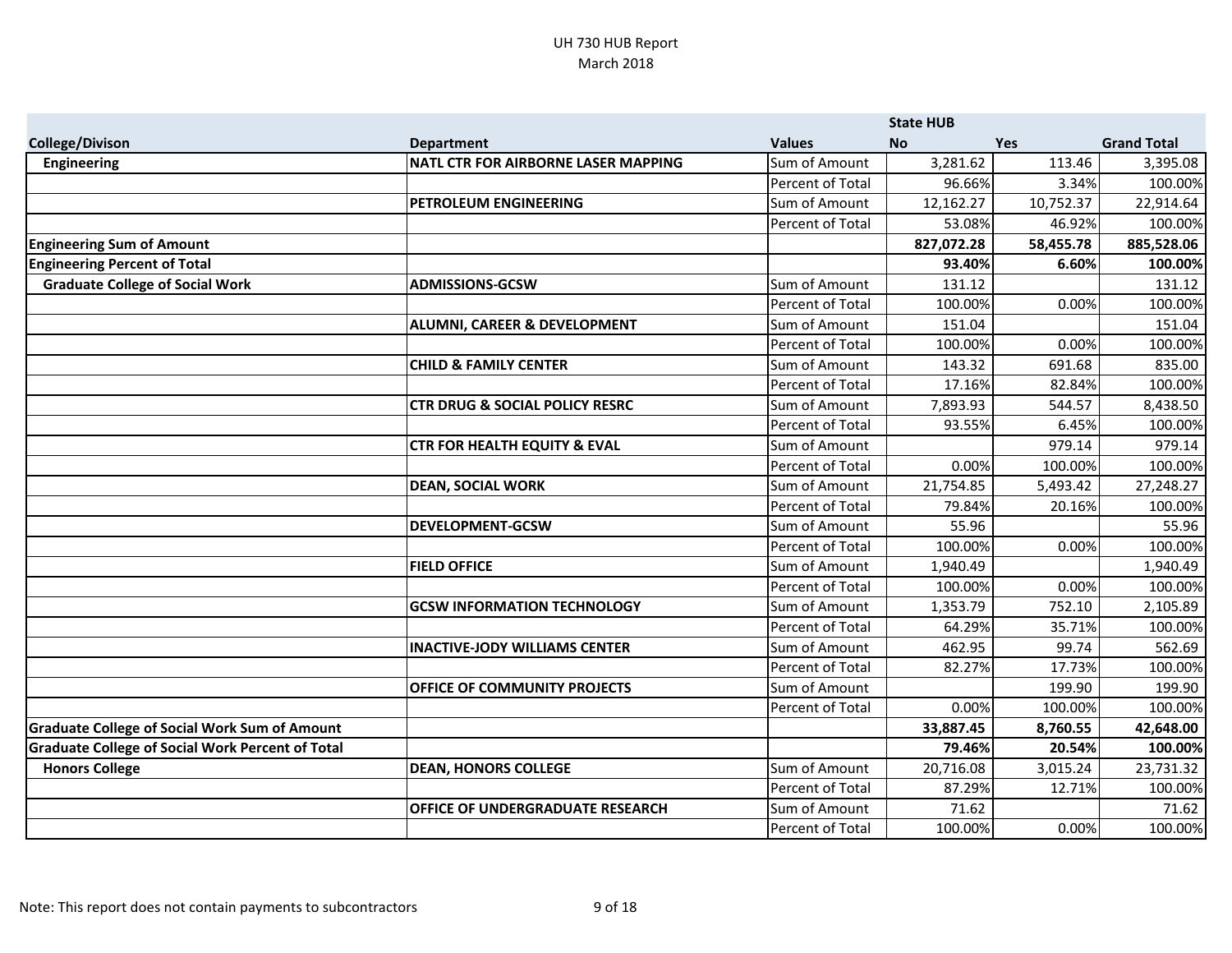|                                                      |                                                |                  | <b>State HUB</b> |            |                    |
|------------------------------------------------------|------------------------------------------------|------------------|------------------|------------|--------------------|
| <b>College/Divison</b>                               | <b>Department</b>                              | <b>Values</b>    | <b>No</b>        | <b>Yes</b> | <b>Grand Total</b> |
| Honors College Sum of Amount                         |                                                |                  | 20,787.70        | 3,015.24   | 23,802.94          |
| <b>Honors College Percent of Total</b>               |                                                |                  | 87.33%           | 12.67%     | 100.00%            |
| <b>Hotel and Restaurant Management</b>               | <b>DEAN, HOTEL &amp; RESTAURANT MANAG</b>      | Sum of Amount    | 5,668.30         | 395.59     | 6,063.89           |
|                                                      |                                                | Percent of Total | 93.48%           | 6.52%      | 100.00%            |
|                                                      | HOTEL AND RESTAURANT MANAGEMENT                | Sum of Amount    | 86,730.84        | 15,679.21  | 102,410.05         |
|                                                      |                                                | Percent of Total | 84.69%           | 15.31%     | 100.00%            |
| <b>Hotel and Restaurant Management Sum of Amount</b> |                                                |                  | 92,399.14        | 16,074.80  | 108,473.94         |
| Hotel and Restaurant Management Percent of Total     |                                                |                  | 85.18%           | 14.82%     | 100.00%            |
| <b>Law Center</b>                                    | <b>ALUMNI RELATIONS, LAW</b>                   | Sum of Amount    |                  | 1,911.56   | 1,911.56           |
|                                                      |                                                | Percent of Total | 0.00%            | 100.00%    | 100.00%            |
|                                                      | <b>ASSOCIATE DEAN, LAW</b>                     | Sum of Amount    |                  | 605.77     | 605.77             |
|                                                      |                                                | Percent of Total | 0.00%            | 100.00%    | 100.00%            |
|                                                      | <b>BLAKELEY INSTITUTE</b>                      | Sum of Amount    | 3,506.62         |            | 3,506.62           |
|                                                      |                                                | Percent of Total | 100.00%          | 0.00%      | 100.00%            |
|                                                      | <b>BUSINESS SERVICES, LAW</b>                  | Sum of Amount    | 9,985.62         | 5,009.72   | 14,995.34          |
|                                                      |                                                | Percent of Total | 66.59%           | 33.41%     | 100.00%            |
|                                                      | <b>CAREER SERVICES, LAW</b>                    | Sum of Amount    | 15,206.15        | 2,641.92   | 17,848.07          |
|                                                      |                                                | Percent of Total | 85.20%           | 14.80%     | 100.00%            |
|                                                      | <b>CENTER PROGRAMS, LAW</b>                    | Sum of Amount    | 166.13           |            | 166.13             |
|                                                      |                                                | Percent of Total | 100.00%          | 0.00%      | 100.00%            |
|                                                      | <b>DEAN, LAW</b>                               | Sum of Amount    | 1,151.59         | 2,500.00   | 3,651.59           |
|                                                      |                                                | Percent of Total | 31.54%           | 68.46%     | 100.00%            |
|                                                      | <b>FACILITIES, LAW</b>                         | Sum of Amount    | 5,075.75         | 1,068.46   | 6,144.21           |
|                                                      |                                                | Percent of Total | 82.61%           | 17.39%     | 100.00%            |
|                                                      | <b>FACULTY SUPPORT LAW</b>                     | Sum of Amount    | 4,810.32         | 3,049.54   | 7,859.86           |
|                                                      |                                                | Percent of Total | 61.20%           | 38.80%     | 100.00%            |
|                                                      | <b>HEALTH LAW &amp; POLICY INSTITUTE</b>       | Sum of Amount    |                  | 145.49     | 145.49             |
|                                                      |                                                | Percent of Total | 0.00%            | 100.00%    | 100.00%            |
|                                                      | <b>INNOCENCE PROGRAM</b>                       | Sum of Amount    | 5.50             | 65.19      | 70.69              |
|                                                      |                                                | Percent of Total | 7.78%            | 92.22%     | 100.00%            |
|                                                      | <b>INST OF HIGHER EDU &amp; GOVERNANCE LAW</b> | Sum of Amount    | 7.27             |            | 7.27               |
|                                                      |                                                | Percent of Total | 100.00%          | 0.00%      | 100.00%            |
|                                                      | <b>LAW FOUNDATION</b>                          | Sum of Amount    |                  | 310.04     | 310.04             |
|                                                      |                                                | Percent of Total | 0.00%            | 100.00%    | 100.00%            |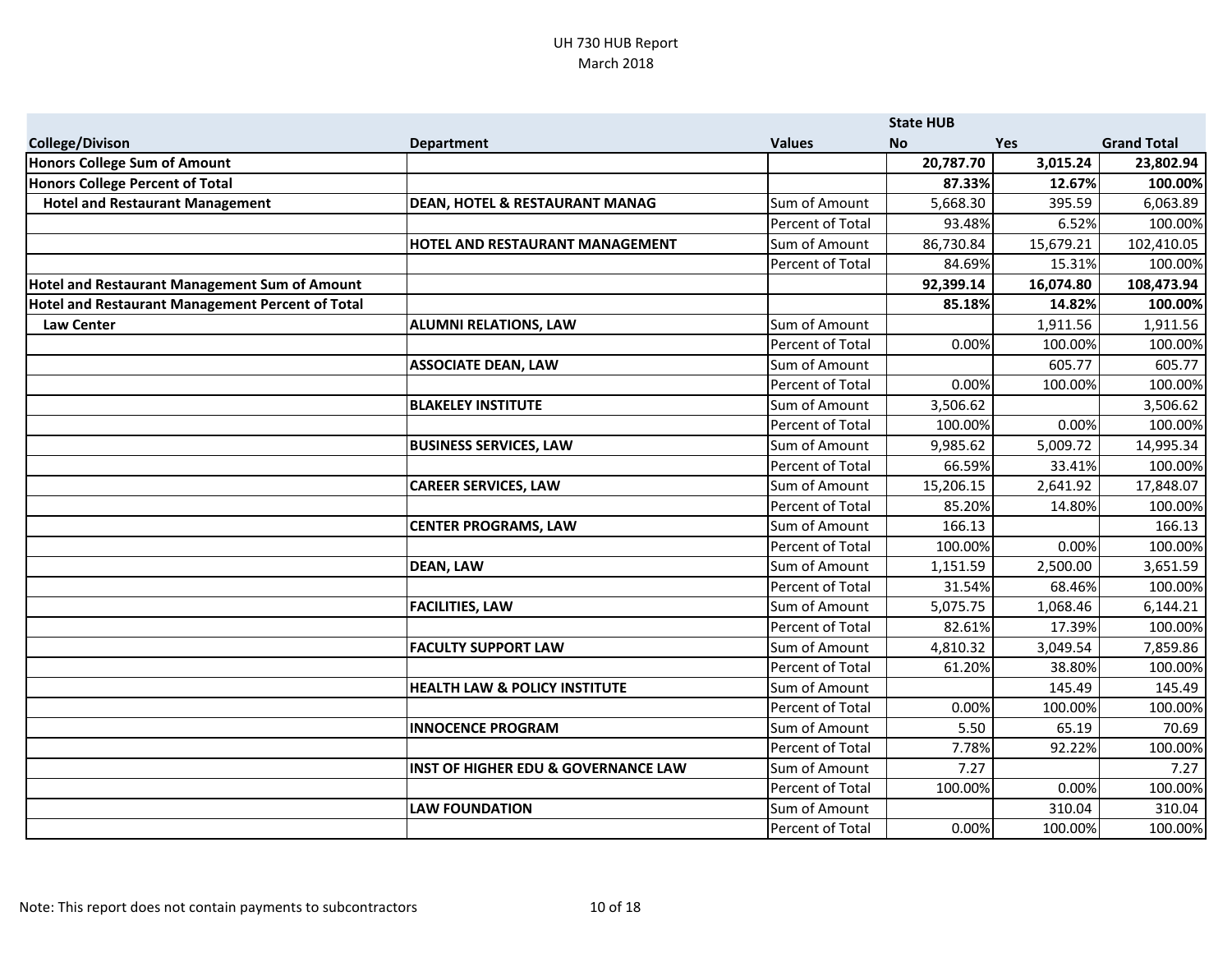|                                         |                                         |                  | <b>State HUB</b> |            |                    |
|-----------------------------------------|-----------------------------------------|------------------|------------------|------------|--------------------|
| <b>College/Divison</b>                  | <b>Department</b>                       | <b>Values</b>    | <b>No</b>        | <b>Yes</b> | <b>Grand Total</b> |
| <b>Law Center</b>                       | <b>LAW INFORMATION TECHNOLOGY</b>       | Sum of Amount    | 1,012.00         | 908.06     | 1,920.06           |
|                                         |                                         | Percent of Total | 52.71%           | 47.29%     | 100.00%            |
|                                         | <b>LAW LIBRARY</b>                      | Sum of Amount    | 7,555.25         | 322.06     | 7,877.31           |
|                                         |                                         | Percent of Total | 95.91%           | 4.09%      | 100.00%            |
|                                         | LEGAL AID CLINIC, LAW                   | Sum of Amount    | 756.02           |            | 756.02             |
|                                         |                                         | Percent of Total | 100.00%          | 0.00%      | 100.00%            |
|                                         | LEGAL RESEARCH & WRITING, LAW           | Sum of Amount    |                  | 20.96      | 20.96              |
|                                         |                                         | Percent of Total | 0.00%            | 100.00%    | 100.00%            |
|                                         | PUBLIC RELS & MARKETING, LAW            | Sum of Amount    | 4,566.80         |            | 4,566.80           |
|                                         |                                         | Percent of Total | 100.00%          | 0.00%      | 100.00%            |
|                                         | <b>STUDENT ORGANIZATION, LAW</b>        | Sum of Amount    | 663.01           |            | 663.01             |
|                                         |                                         | Percent of Total | 100.00%          | 0.00%      | 100.00%            |
|                                         | <b>STUDENT SERVICES, LAW</b>            | Sum of Amount    | 7,990.77         | 2,742.55   | 10,733.32          |
|                                         |                                         | Percent of Total | 74.45%           | 25.55%     | 100.00%            |
| <b>Law Center Sum of Amount</b>         |                                         |                  | 62,458.80        | 21,301.32  | 83,760.12          |
| Law Center Percent of Total             |                                         |                  | 74.57%           | 25.43%     | 100.00%            |
| <b>Liberal Arts and Social Sciences</b> | <b>AEROSPACE STUDIES</b>                | Sum of Amount    | 81.93            | 3.95       | 85.88              |
|                                         |                                         | Percent of Total | 95.40%           | 4.60%      | 100.00%            |
|                                         | <b>AFRICAN-AMERICAN STUDIES</b>         | Sum of Amount    | 3,012.82         | 1,168.99   | 4,181.81           |
|                                         |                                         | Percent of Total | 72.05%           | 27.95%     | 100.00%            |
|                                         | <b>ARTE PUBLICO</b>                     | Sum of Amount    | 40,444.94        | 130.00     | 40,574.94          |
|                                         |                                         | Percent of Total | 99.68%           | 0.32%      | 100.00%            |
|                                         | <b>CENTER FOR PUBLIC HISTORY</b>        | Sum of Amount    | 4,844.73         | 2,400.00   | 7,244.73           |
|                                         |                                         | Percent of Total | 66.87%           | 33.13%     | 100.00%            |
|                                         | <b>COMMUNICATION</b>                    | Sum of Amount    | 14,914.52        | 19,619.17  | 34,533.69          |
|                                         |                                         | Percent of Total | 43.19%           | 56.81%     | 100.00%            |
|                                         | <b>COMMUNICATIONS DISORDERS</b>         | Sum of Amount    | 21,355.88        | 494.69     | 21,850.57          |
|                                         |                                         | Percent of Total | 97.74%           | 2.26%      | 100.00%            |
|                                         | <b>COMPARATIVE CULTURAL STUDIES</b>     | Sum of Amount    | 1,417.07         | 1,636.90   | 3,053.97           |
|                                         |                                         | Percent of Total | 46.40%           | 53.60%     | 100.00%            |
|                                         | <b>CTR NEURO AND BIOMECH RESEARCH</b>   | Sum of Amount    | 3,503.22         |            | 3,503.22           |
|                                         |                                         | Percent of Total | 100.00%          | 0.00%      | 100.00%            |
|                                         | <b>DEAN, LIBERAL ARTS &amp; SOC SCI</b> | Sum of Amount    | 7,921.94         | 10,034.66  | 17,956.60          |
|                                         |                                         | Percent of Total | 44.12%           | 55.88%     | 100.00%            |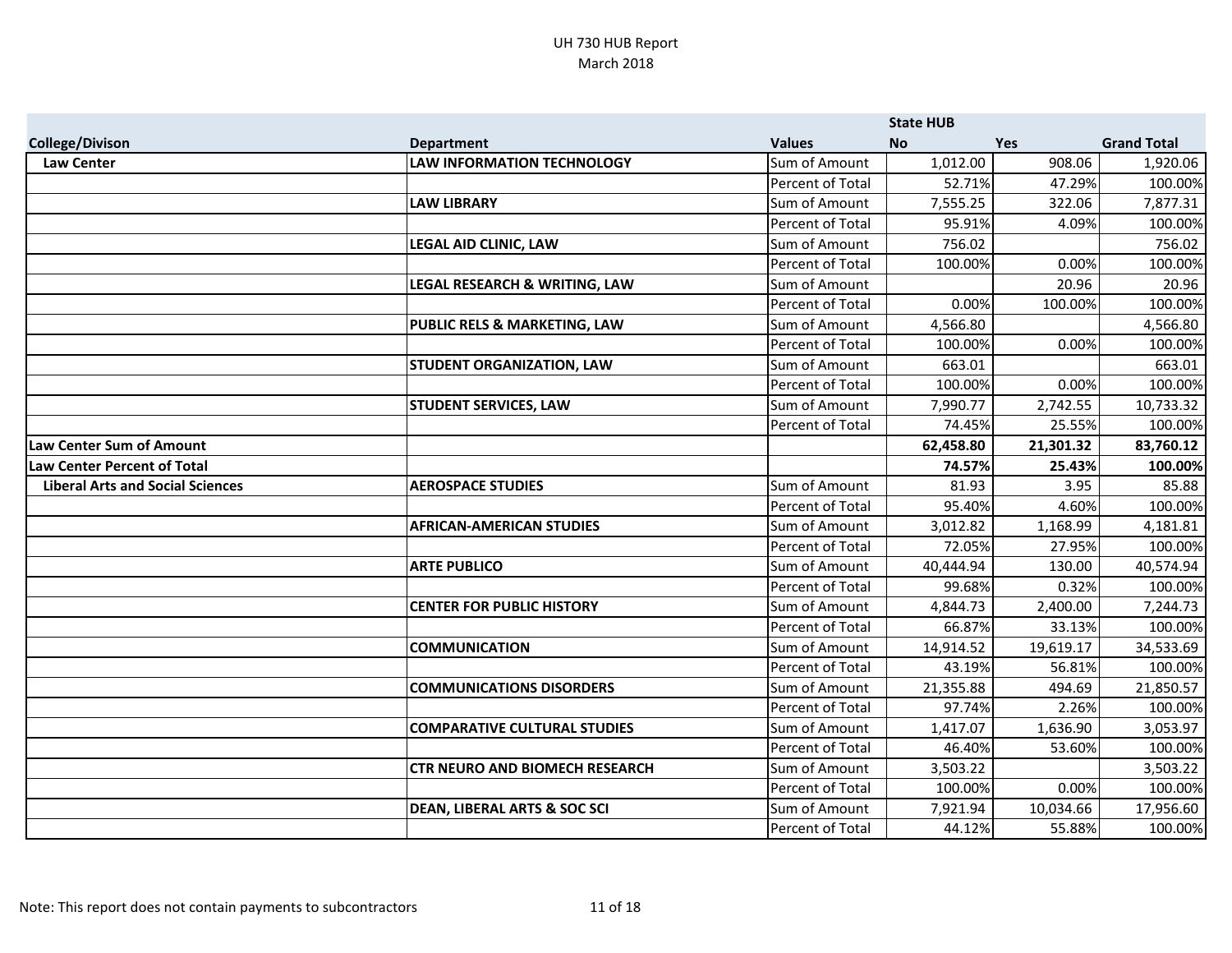|                                                          |                                       |                  | <b>State HUB</b> |            |                    |
|----------------------------------------------------------|---------------------------------------|------------------|------------------|------------|--------------------|
| <b>College/Divison</b>                                   | <b>Department</b>                     | <b>Values</b>    | <b>No</b>        | <b>Yes</b> | <b>Grand Total</b> |
| <b>Liberal Arts and Social Sciences</b>                  | <b>ECONOMICS</b>                      | Sum of Amount    | 5,604.14         | 1,662.18   | 7,266.32           |
|                                                          |                                       | Percent of Total | 77.12%           | 22.88%     | 100.00%            |
|                                                          | <b>ENGLISH</b>                        | Sum of Amount    | 7,863.11         | 2,763.20   | 10,626.31          |
|                                                          |                                       | Percent of Total | 74.00%           | 26.00%     | 100.00%            |
|                                                          | <b>HEALTH AND HUMAN PERFORMANCE</b>   | Sum of Amount    | 21,776.09        | 613.68     | 22,389.77          |
|                                                          |                                       | Percent of Total | 97.26%           | 2.74%      | 100.00%            |
|                                                          | <b>HISPANIC STUDIES</b>               | Sum of Amount    | 2,589.35         | 873.02     | 3,462.37           |
|                                                          |                                       | Percent of Total | 74.79%           | 25.21%     | 100.00%            |
|                                                          | <b>HISTORY</b>                        | Sum of Amount    | 6,952.85         | 1,042.39   | 7,995.24           |
|                                                          |                                       | Percent of Total | 86.96%           | 13.04%     | 100.00%            |
|                                                          | <b>HOBBY CENTER FOR PUBLIC POLICY</b> | Sum of Amount    | 3,218.41         | 1,419.26   | 4,637.67           |
|                                                          |                                       | Percent of Total | 69.40%           | 30.60%     | 100.00%            |
|                                                          | <b>MEXICAN-AMERICAN STUDIES</b>       | Sum of Amount    | 2,273.16         | 559.92     | 2,833.08           |
|                                                          |                                       | Percent of Total | 80.24%           | 19.76%     | 100.00%            |
|                                                          | <b>MILITARY SCIENCE</b>               | Sum of Amount    | 8,376.00         | 30.16      | 8,406.16           |
|                                                          |                                       | Percent of Total | 99.64%           | 0.36%      | 100.00%            |
|                                                          | <b>MODERN AND CLASSICAL LANGUAGES</b> | Sum of Amount    | 3,742.31         | 48.59      | 3,790.90           |
|                                                          |                                       | Percent of Total | 98.72%           | 1.28%      | 100.00%            |
|                                                          | <b>POLITICAL SCIENCE</b>              | Sum of Amount    | 2,001.41         | 1,933.21   | 3,934.62           |
|                                                          |                                       | Percent of Total | 50.87%           | 49.13%     | 100.00%            |
|                                                          | <b>PSYCHOLOGY</b>                     | Sum of Amount    | 36,287.95        | 3,746.45   | 40,034.40          |
|                                                          |                                       | Percent of Total | 90.64%           | 9.36%      | 100.00%            |
|                                                          | <b>PUBLIC ADMINISTRATION PROGRAM</b>  | Sum of Amount    | 311.00           |            | 311.00             |
|                                                          |                                       | Percent of Total | 100.00%          | 0.00%      | 100.00%            |
|                                                          | <b>SOCIOLOGY</b>                      | Sum of Amount    | 892.81           | 963.04     | 1,855.85           |
|                                                          |                                       | Percent of Total | 48.11%           | 51.89%     | 100.00%            |
|                                                          | <b>WOMEN'S STUDIES PROGRAM</b>        | Sum of Amount    | 26,335.78        | 859.43     | 27,195.21          |
|                                                          |                                       | Percent of Total | 96.84%           | 3.16%      | 100.00%            |
| <b>Liberal Arts and Social Sciences Sum of Amount</b>    |                                       |                  | 225,721.42       | 52,002.89  | 277,724.31         |
| <b>Liberal Arts and Social Sciences Percent of Total</b> |                                       |                  | 81.28%           | 18.72%     | 100.00%            |
| Library                                                  | UNIVERSITY LIBRARIES                  | Sum of Amount    | 662,131.21       | 23,561.14  | 685,692.35         |
|                                                          |                                       | Percent of Total | 96.56%           | 3.44%      | 100.00%            |
| <b>Library Sum of Amount</b>                             |                                       |                  | 662,131.21       | 23,561.14  | 685,692.35         |
| <b>Library Percent of Total</b>                          |                                       |                  | 96.56%           | 3.44%      | 100.00%            |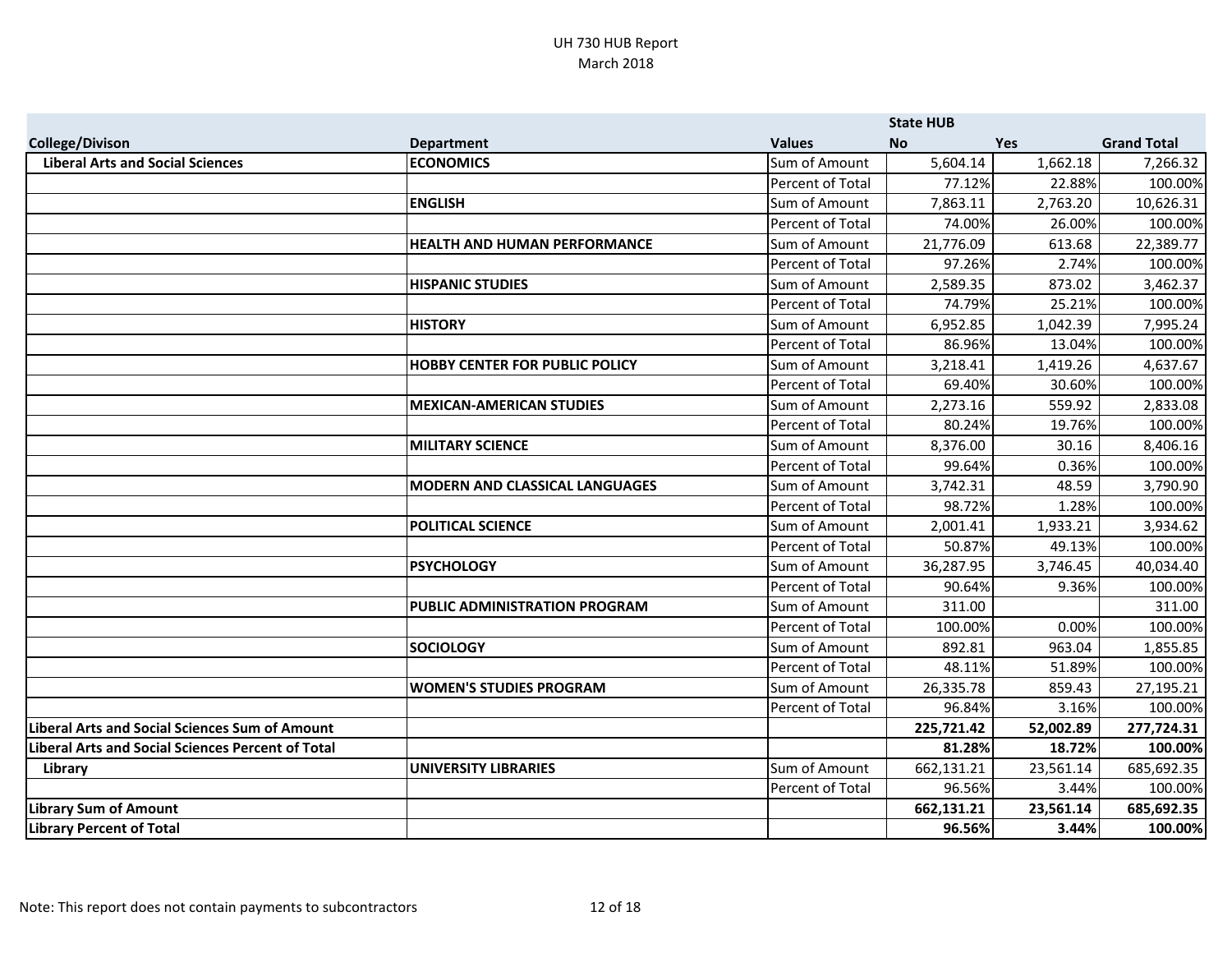|                                                      | <b>State HUB</b>                                      |                         |            |            |                    |
|------------------------------------------------------|-------------------------------------------------------|-------------------------|------------|------------|--------------------|
| <b>College/Divison</b>                               | <b>Department</b>                                     | <b>Values</b>           | <b>No</b>  | <b>Yes</b> | <b>Grand Total</b> |
| <b>Natural Science and Mathematics</b>               | <b>BIOLOGY &amp; BIOCHEMISTRY</b>                     | Sum of Amount           | 91,089.03  | 6,831.16   | 97,920.19          |
|                                                      |                                                       | Percent of Total        | 93.02%     | 6.98%      | 100.00%            |
|                                                      | <b>BIOLOGY OF BEHAVIOR INSTITUTE</b>                  | Sum of Amount           | 578.00     |            | 578.00             |
|                                                      |                                                       | Percent of Total        | 100.00%    | 0.00%      | 100.00%            |
|                                                      | <b>CHEMISTRY</b>                                      | Sum of Amount           | 259,600.94 | 14,563.69  | 274,164.63         |
|                                                      |                                                       | Percent of Total        | 94.69%     | 5.31%      | 100.00%            |
|                                                      | <b>COMPUTER SCIENCE</b>                               | Sum of Amount           | 32,865.91  | 24,967.11  | 57,833.02          |
|                                                      |                                                       | Percent of Total        | 56.83%     | 43.17%     | 100.00%            |
|                                                      | <b>CTR FOR NUCLEAR RECEPTORS &amp; CELL SIGNALING</b> | Sum of Amount           | 144,037.92 | 494.63     | 144,532.55         |
|                                                      |                                                       | Percent of Total        | 99.66%     | 0.34%      | 100.00%            |
|                                                      | <b>DEAN, NATURAL SCIENCE &amp; MATHE</b>              | Sum of Amount           | 72,518.87  | 510.58     | 73,029.45          |
|                                                      |                                                       | Percent of Total        | 99.30%     | 0.70%      | 100.00%            |
|                                                      | <b>EARTH AND ATMOSPHERIC SCIENCES</b>                 | Sum of Amount           | 35,929.34  | 1,473.53   | 37,402.87          |
|                                                      |                                                       | <b>Percent of Total</b> | 96.06%     | 3.94%      | 100.00%            |
|                                                      | <b>HOUSTON COASTAL CENTER</b>                         | Sum of Amount           | 52.00      |            | 52.00              |
|                                                      |                                                       | Percent of Total        | 100.00%    | 0.00%      | 100.00%            |
|                                                      | INST FOR CLIMATE/ATMOSPHERIC SCIENCE (CAS)            | Sum of Amount           | 169.25     |            | 169.25             |
|                                                      |                                                       | Percent of Total        | 100.00%    | 0.00%      | 100.00%            |
|                                                      | <b>MATHEMATICS</b>                                    | Sum of Amount           | 15,696.43  | 10,502.45  | 26,198.88          |
|                                                      |                                                       | Percent of Total        | 59.91%     | 40.09%     | 100.00%            |
|                                                      | <b>PHYSICS</b>                                        | Sum of Amount           | 18,215.52  | 5,926.88   | 24,142.40          |
|                                                      |                                                       | Percent of Total        | 75.45%     | 24.55%     | 100.00%            |
| <b>Natural Science and Mathematics Sum of Amount</b> |                                                       |                         | 670,753.21 | 65,270.03  | 736,023.24         |
| Natural Science and Mathematics Percent of Total     |                                                       |                         | 91.13%     | 8.87%      | 100.00%            |
| Optometry                                            | <b>DEAN, OPTOMETRY</b>                                | Sum of Amount           | 14,937.76  | 17,734.91  | 32,672.67          |
|                                                      |                                                       | Percent of Total        | 45.72%     | 54.28%     | 100.00%            |
|                                                      | <b>OPT VISION SCIENCES</b>                            | Sum of Amount           | 156,600.19 | 4,313.21   | 160,913.40         |
|                                                      |                                                       | Percent of Total        | 97.32%     | 2.68%      | 100.00%            |
|                                                      | <b>OPTOMETRY CLINIC</b>                               | Sum of Amount           | 252,845.54 | 8,540.83   | 261,386.37         |
|                                                      |                                                       | Percent of Total        | 96.73%     | 3.27%      | 100.00%            |
| <b>Optometry Sum of Amount</b>                       |                                                       |                         | 424,383.49 | 30,588.95  | 454,972.44         |
| <b>Optometry Percent of Total</b>                    |                                                       |                         | 93.28%     | 6.72%      | 100.00%            |
| Pharmacy                                             | <b>DEAN, PHARMACY</b>                                 | Sum of Amount           | 735,127.84 | 4,716.28   | 739,844.12         |
|                                                      |                                                       | Percent of Total        | 99.36%     | 0.64%      | 100.00%            |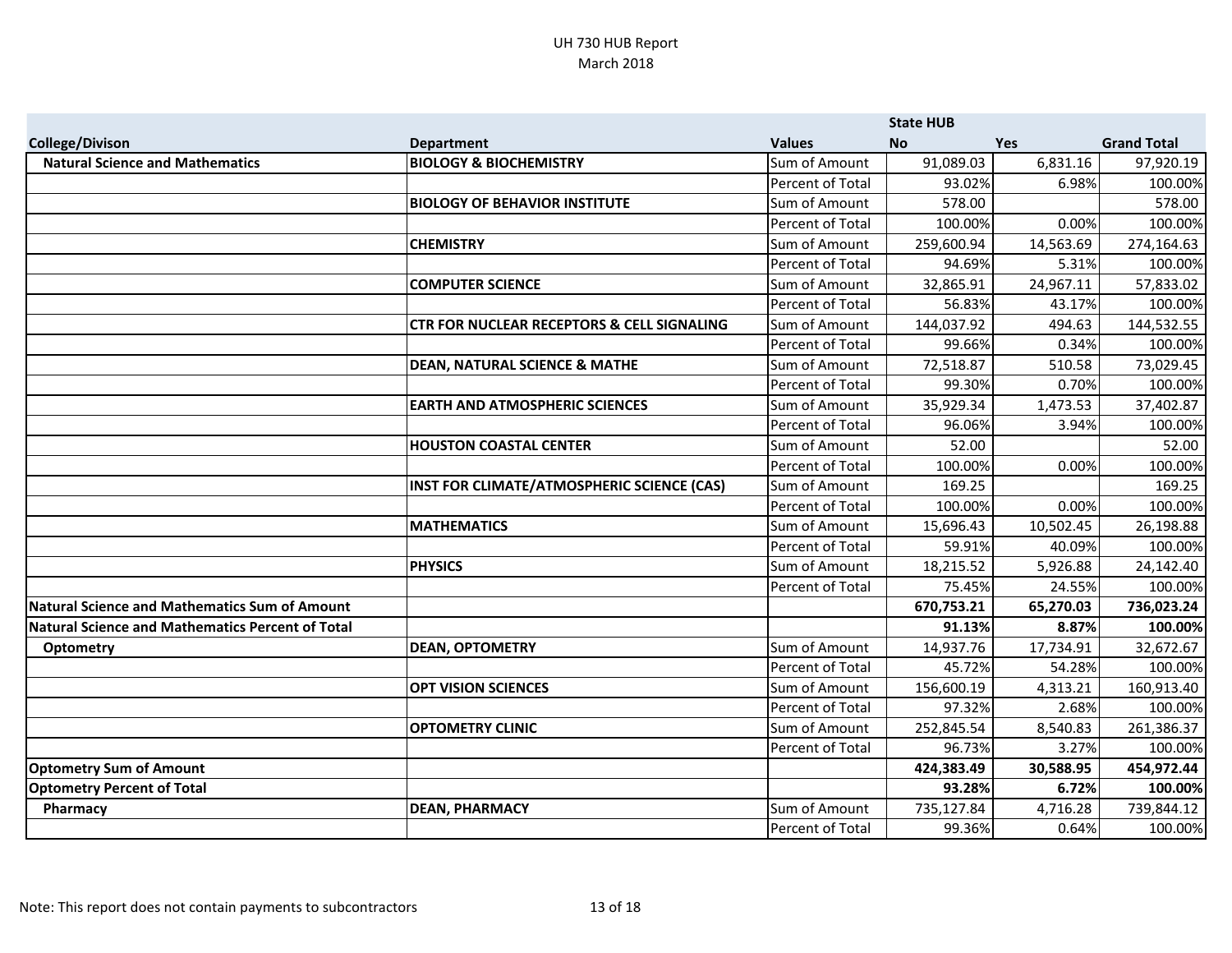|                                  |                                                     |                         | <b>State HUB</b> |            |                    |
|----------------------------------|-----------------------------------------------------|-------------------------|------------------|------------|--------------------|
| <b>College/Divison</b>           | <b>Department</b>                                   | <b>Values</b>           | <b>No</b>        | <b>Yes</b> | <b>Grand Total</b> |
| Pharmacy                         | <b>EXPERIENTIAL PROGRAMS</b>                        | Sum of Amount           | 17,700.00        |            | 17,700.00          |
|                                  |                                                     | Percent of Total        | 100.00%          | 0.00%      | 100.00%            |
|                                  | <b>INSTITUTE OF COMMUNITY HEALTH</b>                | Sum of Amount           | 519.28           |            | 519.28             |
|                                  |                                                     | Percent of Total        | 100.00%          | 0.00%      | 100.00%            |
|                                  | PHAR HEALTH OUTCOMES & POLICY                       | Sum of Amount           | 5,204.84         | 3,298.11   | 8,502.95           |
|                                  |                                                     | <b>Percent of Total</b> | 61.21%           | 38.79%     | 100.00%            |
|                                  | PHARM PRACTICE & TRANS RESEARCH                     | Sum of Amount           | 26,115.45        | 11,122.40  | 37,237.85          |
|                                  |                                                     | Percent of Total        | 70.13%           | 29.87%     | 100.00%            |
|                                  | PHARMACOLOGICAL & PHARMACEUTIC                      | Sum of Amount           | 178,557.51       | 5,964.01   | 184,521.52         |
|                                  |                                                     | Percent of Total        | 96.77%           | 3.23%      | 100.00%            |
|                                  | <b>STUDENT SERVICES PHARMACY</b>                    | Sum of Amount           | 798.00           | 1,568.76   | 2,366.76           |
|                                  |                                                     | Percent of Total        | 33.72%           | 66.28%     | 100.00%            |
| <b>Pharmacy Sum of Amount</b>    |                                                     |                         | 964,022.92       | 26,669.56  | 990,692.48         |
| <b>Pharmacy Percent of Total</b> |                                                     |                         | 97.31%           | 2.69%      | 100.00%            |
| <b>Research</b>                  | ADVANCED MANUFACTURING INSTITUTE (AMI)              | Sum of Amount           | 17,460.33        | 157.36     | 17,617.69          |
|                                  |                                                     | Percent of Total        | 99.11%           | 0.89%      | 100.00%            |
|                                  | <b>ANIMAL CARE OPERATIONS</b>                       | Sum of Amount           | 37,889.60        | 3,790.24   | 41,679.84          |
|                                  |                                                     | Percent of Total        | 90.91%           | 9.09%      | 100.00%            |
|                                  | <b>BUSINESS OPERATIONS &amp; IT</b>                 | Sum of Amount           | 61,863.73        | 69.98      | 61,933.71          |
|                                  |                                                     | Percent of Total        | 99.89%           | 0.11%      | 100.00%            |
|                                  | <b>CENTER FOR ADVANCED COMPUTING &amp; DATA SYS</b> | Sum of Amount           | 698.83           | 839.55     | 1,538.38           |
|                                  |                                                     | Percent of Total        | 45.43%           | 54.57%     | 100.00%            |
|                                  | <b>CENTER FOR INDUSTRIAL PARTNERS</b>               | Sum of Amount           | 139.98           | 74.96      | 214.94             |
|                                  |                                                     | Percent of Total        | 65.13%           | 34.87%     | 100.00%            |
|                                  | DIV OF RESEARCH BUSINESS OPERATIONS                 | Sum of Amount           | 453.57           | 630.36     | 1,083.93           |
|                                  |                                                     | Percent of Total        | 41.84%           | 58.16%     | 100.00%            |
|                                  | <b>DOR COMMUNICATIONS</b>                           | Sum of Amount           |                  | 1,875.18   | 1,875.18           |
|                                  |                                                     | Percent of Total        | 0.00%            | 100.00%    | 100.00%            |
|                                  | <b>ENVIRONMENT HEALTH &amp; LIFE SAFETY</b>         | Sum of Amount           | 14,024.94        | 312.09     | 14,337.03          |
|                                  |                                                     | Percent of Total        | 97.82%           | 2.18%      | 100.00%            |
|                                  | <b>GRANTS AND CONTRACTS</b>                         | Sum of Amount           | 1,052.75         | 5,758.33   | 6,811.08           |
|                                  |                                                     | Percent of Total        | 15.46%           | 84.54%     | 100.00%            |
|                                  | <b>HEALTH RESEARCH INSTITUTE</b>                    | Sum of Amount           | 8,862.69         | 5,892.17   | 14,754.86          |
|                                  |                                                     | Percent of Total        | 60.07%           | 39.93%     | 100.00%            |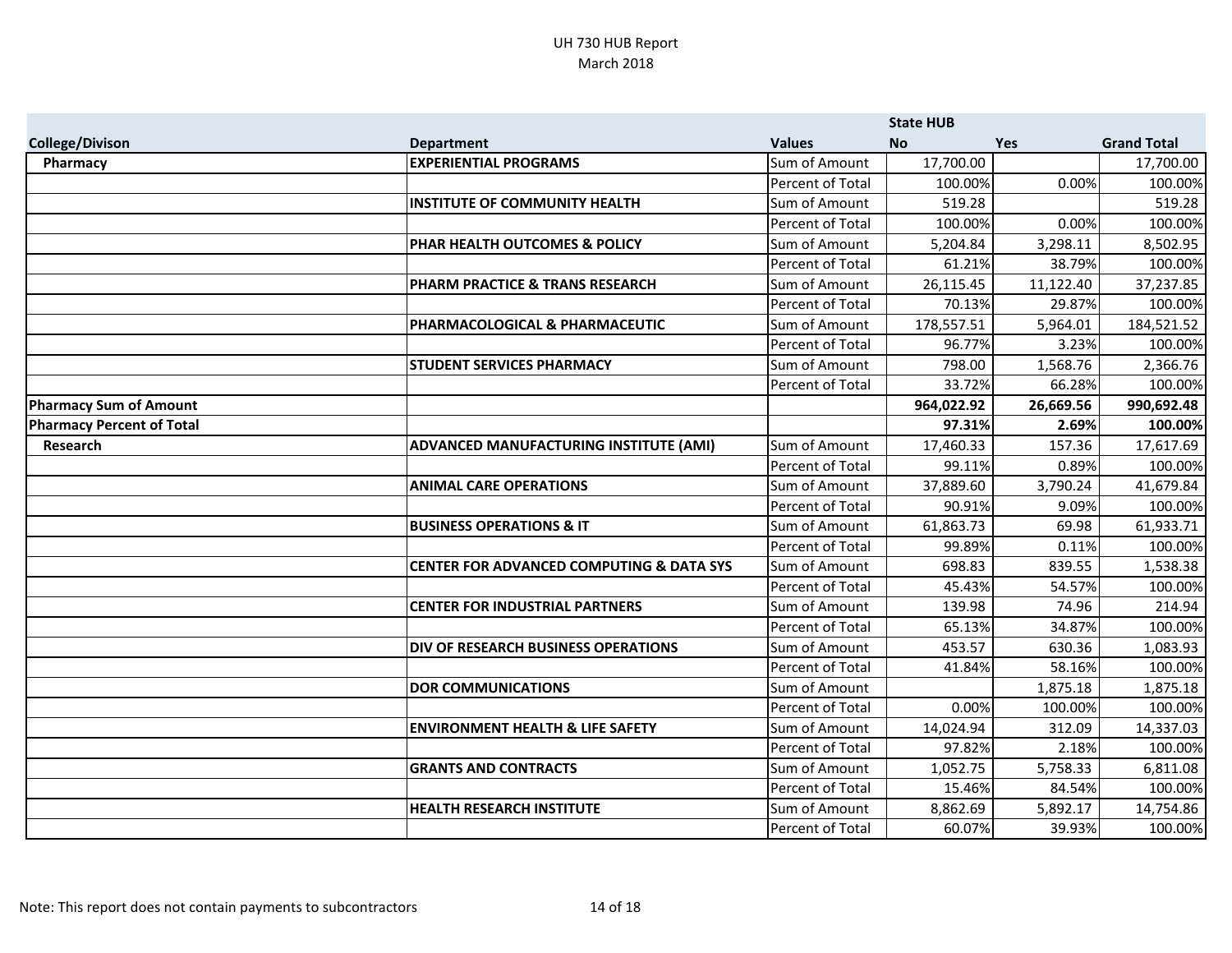|                                           |                                                  |                         | <b>State HUB</b> |            |                    |
|-------------------------------------------|--------------------------------------------------|-------------------------|------------------|------------|--------------------|
| <b>College/Divison</b>                    | <b>Department</b>                                | <b>Values</b>           | <b>No</b>        | <b>Yes</b> | <b>Grand Total</b> |
| <b>Research</b>                           | OFFICE OF INTELLECTUAL PROPERTY MGMT             | Sum of Amount           | 145,057.40       | 177.13     | 145,234.53         |
|                                           |                                                  | Percent of Total        | 99.88%           | 0.12%      | 100.00%            |
|                                           | <b>RESEARCH</b>                                  | Sum of Amount           | 47,340.74        | 1,214.95   | 48,555.69          |
|                                           |                                                  | Percent of Total        | 97.50%           | 2.50%      | 100.00%            |
|                                           | <b>RESEARCH INVESTMENT FUND</b>                  | Sum of Amount           | 87,925.99        |            | 87,925.99          |
|                                           |                                                  | Percent of Total        | 100.00%          | 0.00%      | 100.00%            |
|                                           | RESEARCH POLICIES/COMPLIANCE/COMMITTEES          | Sum of Amount           | 2,512.02         | 7,366.32   | 9,878.34           |
|                                           |                                                  | Percent of Total        | 25.43%           | 74.57%     | 100.00%            |
|                                           | <b>TIMES</b>                                     | Sum of Amount           | 53,254.79        | 6,029.16   | 59,283.95          |
|                                           |                                                  | Percent of Total        | 89.83%           | 10.17%     | 100.00%            |
|                                           | TX CTR SUPERCONDUCTIVITY AT UH                   | Sum of Amount           | 14,297.64        | 605.92     | 14,903.56          |
|                                           |                                                  | <b>Percent of Total</b> | 95.93%           | 4.07%      | 100.00%            |
|                                           | TX OBESITY RESEARCH CENTER                       | Sum of Amount           | 2,529.09         |            | 2,529.09           |
|                                           |                                                  | Percent of Total        | 100.00%          | 0.00%      | 100.00%            |
|                                           | UH SEQUENCING CORE FACILITY                      | Sum of Amount           | 32,472.16        |            | 32,472.16          |
|                                           |                                                  | Percent of Total        | 100.00%          | 0.00%      | 100.00%            |
| <b>Research Sum of Amount</b>             |                                                  |                         | 527,836.25       | 34,793.70  | 562,629.95         |
| <b>Research Percent of Total</b>          |                                                  |                         | 93.82%           | 6.18%      | 100.00%            |
| <b>School of Nursing</b>                  | <b>DEAN, SCHOOL OF NURSING</b>                   | Sum of Amount           | 14,374.85        | 25,655.19  | 40,030.04          |
|                                           |                                                  | Percent of Total        | 35.91%           | 64.09%     | 100.00%            |
| <b>School of Nursing Sum of Amount</b>    |                                                  |                         | 14,374.85        | 25,655.19  | 40,030.04          |
| <b>School of Nursing Percent of Total</b> |                                                  |                         | 35.91%           | 64.09%     | 100.00%            |
| <b>Student Affairs</b>                    | <b>ADMISSIONS</b>                                | Sum of Amount           | 79,643.55        | 30,603.10  | 110,246.65         |
|                                           |                                                  | Percent of Total        | 72.24%           | 27.76%     | 100.00%            |
|                                           | <b>CAMPUS RECREATION</b>                         | Sum of Amount           | 43,115.28        | 1,446.22   | 44,561.50          |
|                                           |                                                  | Percent of Total        | 96.75%           | 3.25%      | 100.00%            |
|                                           | <b>CAMPUS SOLUTIONS SERVICES</b>                 | Sum of Amount           | 13,997.09        | 49,910.28  | 63,907.37          |
|                                           |                                                  | Percent of Total        | 21.90%           | 78.10%     | 100.00%            |
|                                           | <b>CENTER FOR DIVERSITY &amp; INCLUSION</b>      | Sum of Amount           | 1,112.93         | 199.10     | 1,312.03           |
|                                           |                                                  | Percent of Total        | 84.83%           | 15.17%     | 100.00%            |
|                                           | <b>CENTER FOR FRATERNITY &amp; SORORITY LIFE</b> | Sum of Amount           | 1,989.99         | 1,044.45   | 3,034.44           |
|                                           |                                                  | Percent of Total        | 65.58%           | 34.42%     | 100.00%            |
|                                           | <b>CENTER FOR STUDENT INVOLVEMENT</b>            | Sum of Amount           | 34,111.29        | 995.36     | 35,106.65          |
|                                           |                                                  | Percent of Total        | 97.16%           | 2.84%      | 100.00%            |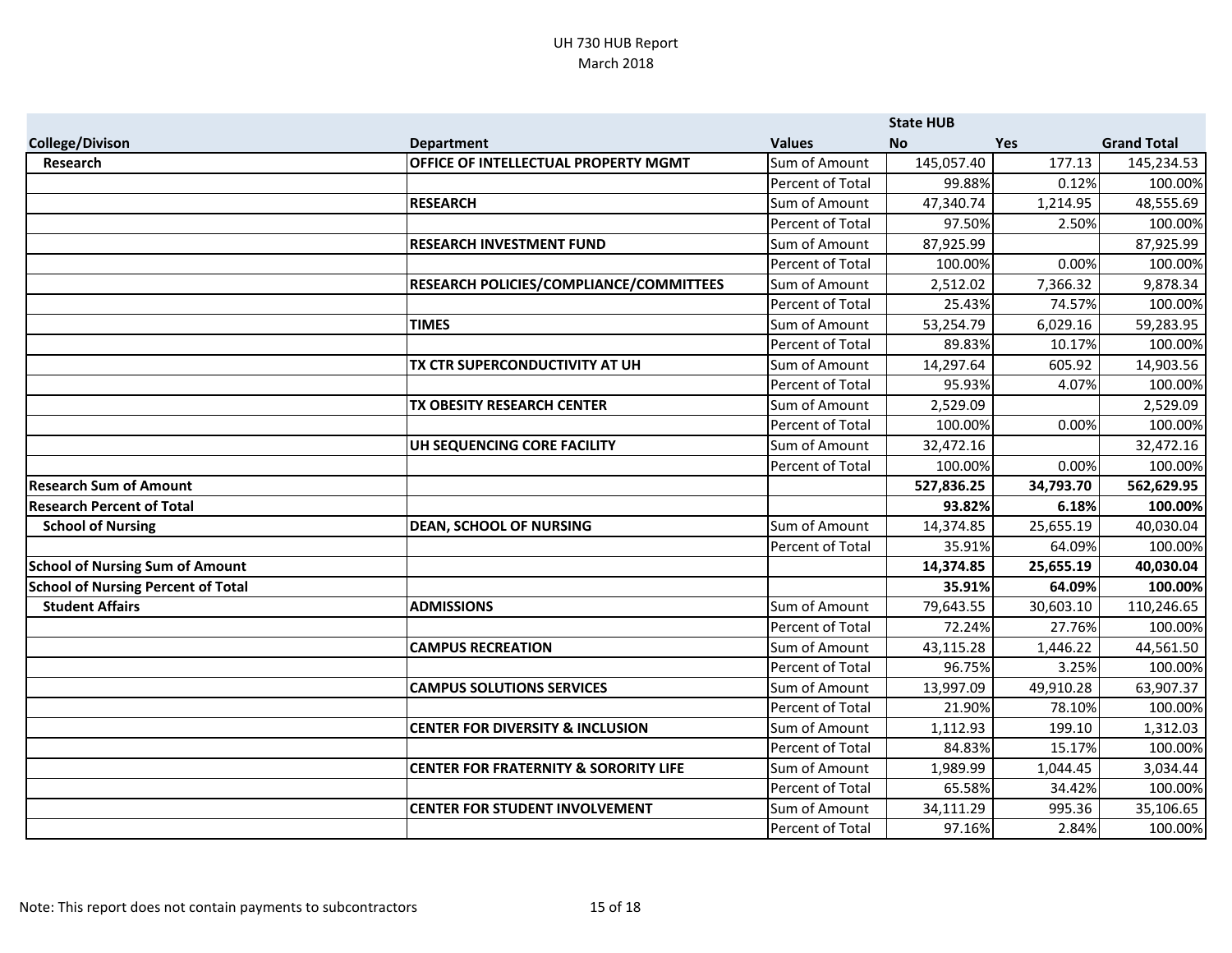|                        |                                           |                         | <b>State HUB</b> |            |                    |
|------------------------|-------------------------------------------|-------------------------|------------------|------------|--------------------|
| <b>College/Divison</b> | <b>Department</b>                         | <b>Values</b>           | <b>No</b>        | <b>Yes</b> | <b>Grand Total</b> |
| <b>Student Affairs</b> | <b>CENTER FOR STUDENT MEDIA</b>           | Sum of Amount           | 11,595.18        | 261.45     | 11,856.63          |
|                        |                                           | Percent of Total        | 97.79%           | 2.21%      | 100.00%            |
|                        | <b>CENTER FOR STUDENTS W/DISABILITIES</b> | Sum of Amount           | 25,565.23        | 41,767.49  | 67,332.72          |
|                        |                                           | Percent of Total        | 37.97%           | 62.03%     | 100.00%            |
|                        | <b>CHILDREN'S LEARNING CENTER</b>         | Sum of Amount           | 7,994.40         | 2,453.33   | 10,447.73          |
|                        |                                           | Percent of Total        | 76.52%           | 23.48%     | 100.00%            |
|                        | <b>COUGARS IN RECOVERY</b>                | Sum of Amount           | 100.00           | 295.14     | 395.14             |
|                        |                                           | Percent of Total        | 25.31%           | 74.69%     | 100.00%            |
|                        | <b>COUNSELING AND PSYCH SVCS</b>          | Sum of Amount           | 1,419.13         | 35,391.26  | 36,810.39          |
|                        |                                           | Percent of Total        | 3.86%            | 96.14%     | 100.00%            |
|                        | <b>DEAN OF STUDENTS</b>                   | Sum of Amount           | 568.90           | 4,451.45   | 5,020.35           |
|                        |                                           | Percent of Total        | 11.33%           | 88.67%     | 100.00%            |
|                        | <b>ENROLLMENT MANAGEMENT SERVICES</b>     | Sum of Amount           | 1,874.95         | 919.49     | 2,794.44           |
|                        |                                           | Percent of Total        | 67.10%           | 32.90%     | 100.00%            |
|                        | <b>LGBTQ RESOURCE CENTER</b>              | Sum of Amount           | 623.82           |            | 623.82             |
|                        |                                           | Percent of Total        | 100.00%          | 0.00%      | 100.00%            |
|                        | OFFICE OF THE UNIVERSITY REGISTRAR        | Sum of Amount           | 11,106.69        | 4,005.45   | 15,112.14          |
|                        |                                           | Percent of Total        | 73.50%           | 26.50%     | 100.00%            |
|                        | <b>RELIGION CENTER</b>                    | Sum of Amount           | 1,350.05         | 171.16     | 1,521.21           |
|                        |                                           | Percent of Total        | 88.75%           | 11.25%     | 100.00%            |
|                        | <b>SCHOLARSHIPS AND FINANCIAL AID</b>     | Sum of Amount           | 691.86           | 12,051.84  | 12,743.70          |
|                        |                                           | Percent of Total        | 5.43%            | 94.57%     | 100.00%            |
|                        | <b>STUDENT AFFAIRS</b>                    | Sum of Amount           | 2,712.37         | 380.61     | 3,092.98           |
|                        |                                           | Percent of Total        | 87.69%           | 12.31%     | 100.00%            |
|                        | <b>STUDENT AFFAIRS BUSINESS SERVICES</b>  | Sum of Amount           | 934.21           | 190.26     | 1,124.47           |
|                        |                                           | Percent of Total        | 83.08%           | 16.92%     | 100.00%            |
|                        | <b>STUDENT AFFAIRS IT SERVICES</b>        | Sum of Amount           | 333.12           |            | 333.12             |
|                        |                                           | <b>Percent of Total</b> | 100.00%          | 0.00%      | 100.00%            |
|                        | <b>STUDENT CENTER</b>                     | Sum of Amount           | 13,823.08        | 12,139.22  | 25,962.30          |
|                        |                                           | Percent of Total        | 53.24%           | 46.76%     | 100.00%            |
|                        | <b>STUDENT HEALTH CENTER</b>              | Sum of Amount           | 15,074.27        | 20,025.51  | 35,099.78          |
|                        |                                           | Percent of Total        | 42.95%           | 57.05%     | 100.00%            |
|                        | <b>STUDENT HOUSING - RESID LIFE</b>       | Sum of Amount           | 83,269.90        | 1,266.73   | 84,536.63          |
|                        |                                           | Percent of Total        | 98.50%           | 1.50%      | 100.00%            |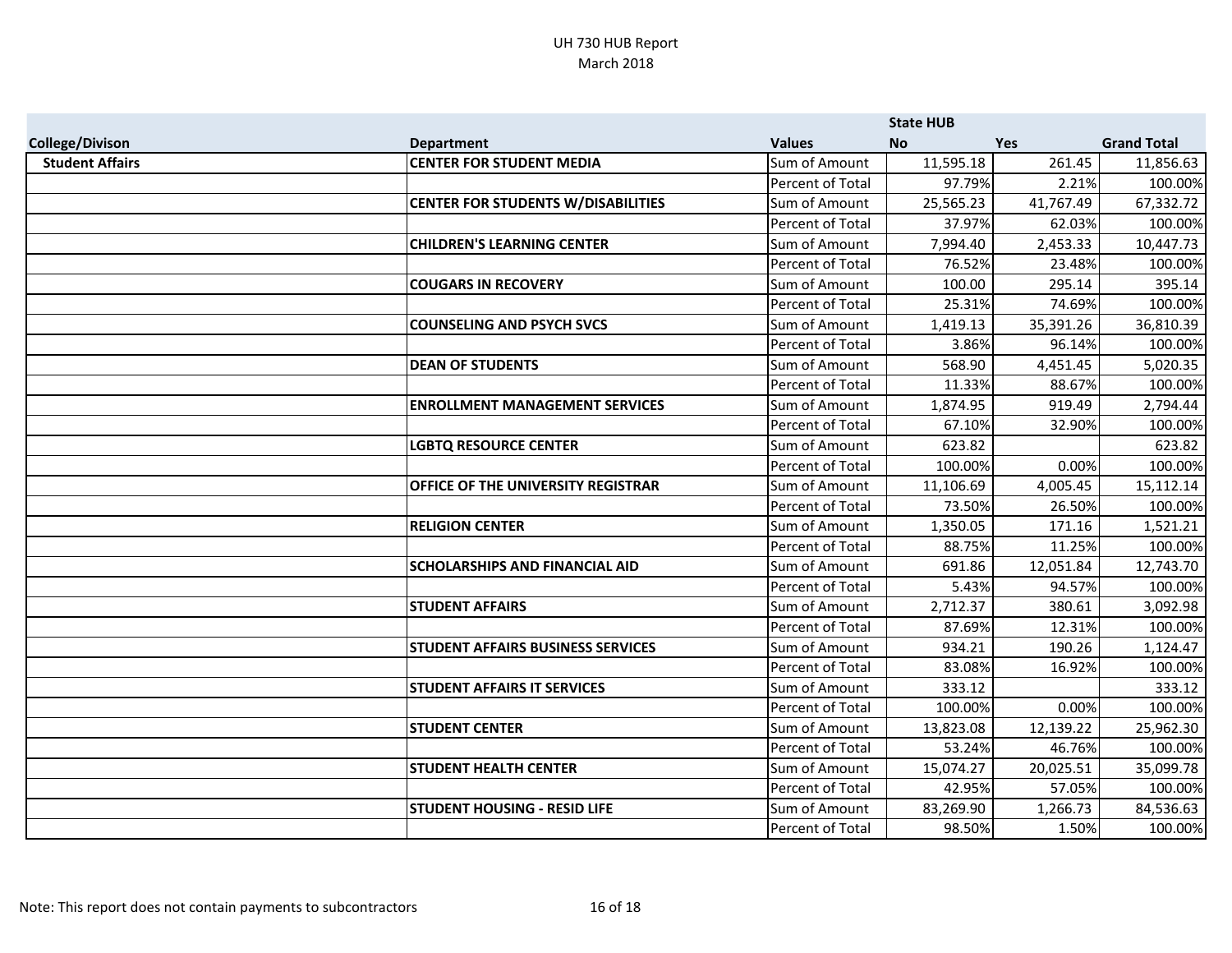|                                         |                                           |                  | <b>State HUB</b> |            |                    |
|-----------------------------------------|-------------------------------------------|------------------|------------------|------------|--------------------|
| <b>College/Divison</b>                  | <b>Department</b>                         | <b>Values</b>    | <b>No</b>        | <b>Yes</b> | <b>Grand Total</b> |
| <b>Student Affairs</b>                  | <b>UNIVERSITY CAREER SERVICES</b>         | Sum of Amount    | 16,244.89        | 1,090.98   | 17,335.87          |
|                                         |                                           | Percent of Total | 93.71%           | 6.29%      | 100.00%            |
|                                         | <b>URBAN EXPERIENCE VPSA</b>              | Sum of Amount    | 1,642.03         | 56.76      | 1,698.79           |
|                                         |                                           | Percent of Total | 96.66%           | 3.34%      | 100.00%            |
|                                         | <b>VETERAN SERVICES</b>                   | Sum of Amount    | 319.79           | 323.41     | 643.20             |
|                                         |                                           | Percent of Total | 49.72%           | 50.28%     | 100.00%            |
|                                         | <b>WELLNESS CENTER</b>                    | Sum of Amount    | 331.38           | 108.07     | 439.45             |
|                                         |                                           | Percent of Total | 75.41%           | 24.59%     | 100.00%            |
|                                         | <b>WOMEN &amp; GENDER RESOURCE CENTER</b> | Sum of Amount    | 410.26           | 370.48     | 780.74             |
|                                         |                                           | Percent of Total | 52.55%           | 47.45%     | 100.00%            |
| <b>Student Affairs Sum of Amount</b>    |                                           |                  | 371,955.64       | 221,918.60 | 593,874.24         |
| <b>Student Affairs Percent of Total</b> |                                           |                  | 62.63%           | 37.37%     | 100.00%            |
| <b>Technology</b>                       | <b>CENTER FOR LIFE SCIENCES TECH</b>      | Sum of Amount    | 199.00           |            | 199.00             |
|                                         |                                           | Percent of Total | 100.00%          | 0.00%      | 100.00%            |
|                                         | <b>CONSTRUCTION MANAGEMENT</b>            | Sum of Amount    | 36,369.18        | 7,281.75   | 43,650.93          |
|                                         |                                           | Percent of Total | 83.32%           | 16.68%     | 100.00%            |
|                                         | CTR FOR INFO SCRTY, RES & EDU             | Sum of Amount    | 583.71           | 562.59     | 1,146.30           |
|                                         |                                           | Percent of Total | 50.92%           | 49.08%     | 100.00%            |
|                                         | <b>DEAN, TECHNOLOGY</b>                   | Sum of Amount    | 34,304.31        | 5,459.77   | 39,764.08          |
|                                         |                                           | Percent of Total | 86.27%           | 13.73%     | 100.00%            |
|                                         | <b>ENGINEERING TECHNOLOGY</b>             | Sum of Amount    | 17,005.15        | 4,915.20   | 21,920.35          |
|                                         |                                           | Percent of Total | 77.58%           | 22.42%     | 100.00%            |
|                                         | HUMAN DEVELOP AND CONSUMER SCI            | Sum of Amount    | 4,077.26         | 577.22     | 4,654.48           |
|                                         |                                           | Percent of Total | 87.60%           | 12.40%     | 100.00%            |
|                                         | <b>INFORMATION &amp; LOGISTICS TECH</b>   | Sum of Amount    | 7,223.54         | 3,134.59   | 10,358.13          |
|                                         |                                           | Percent of Total | 69.74%           | 30.26%     | 100.00%            |
| <b>Technology Sum of Amount</b>         |                                           |                  | 99,762.15        | 21,931.12  | 121,693.27         |
| <b>Technology Percent of Total</b>      |                                           |                  | 81.98%           | 18.02%     | 100.00%            |
| Univ Marketing, Comm & Media Rel        | MARKETING-UNIV MKT, COMM & MEDIA REL      | Sum of Amount    | 29,715.00        | 42,400.00  | 72,115.00          |
|                                         |                                           | Percent of Total | 41.21%           | 58.79%     | 100.00%            |
|                                         | <b>MEDIA RELATIONS</b>                    | Sum of Amount    | 927.50           |            | 927.50             |
|                                         |                                           | Percent of Total | 100.00%          | 0.00%      | 100.00%            |
|                                         | VC/VP UNIV MKTG, COMM & MEDIA REL         | Sum of Amount    | 5,214.76         | 604.76     | 5,819.52           |
|                                         |                                           | Percent of Total | 89.61%           | 10.39%     | 100.00%            |